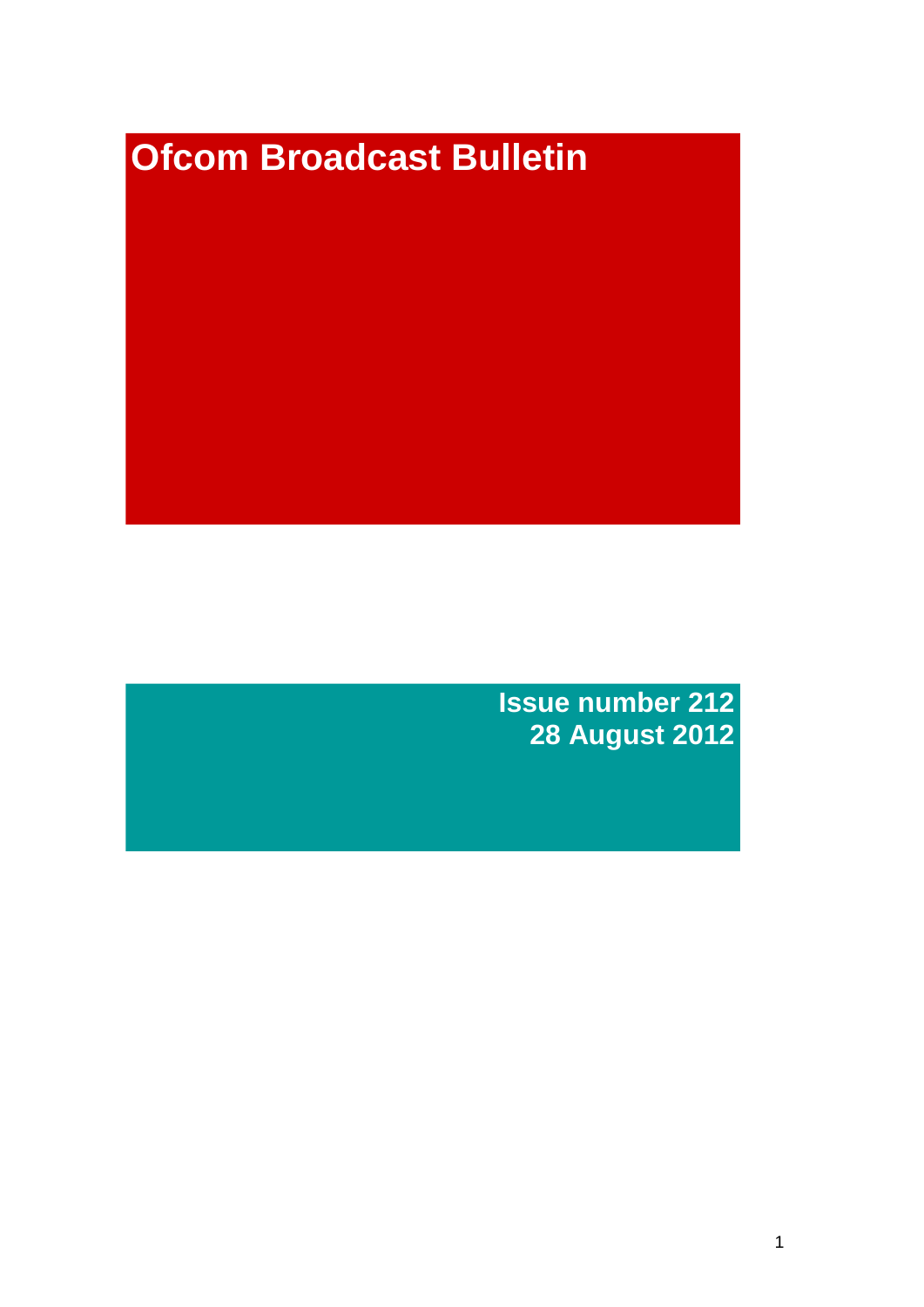# **Contents**

| Introduction                                                                                                                       | 3  |
|------------------------------------------------------------------------------------------------------------------------------------|----|
| <b>Notice of Revocation</b>                                                                                                        |    |
| <b>Praise TV held by</b><br>Destiny Broadcasting Network Europe Limited                                                            | 4  |
| <b>Standards cases</b>                                                                                                             |    |
| In Breach                                                                                                                          |    |
| <b>Good Morning Psychic</b><br>Psychic Line, 12 April 2012, 09:00<br><b>Psychic World TV</b><br>Psychic Line, 18 April 2012, 15:30 | 6  |
| Resolved                                                                                                                           |    |
| <b>Calendar News</b><br>ITV Yorkshire, 22 May 2012, 06:00                                                                          | 10 |
| <b>Fairness and Privacy cases</b>                                                                                                  |    |
| <u>Upheld</u>                                                                                                                      |    |
| <b>Complaint by Mrs D</b><br>made on behalf of her daughter (a minor)<br>Daddy Daycare, Channel 4, 22 February 2012                | 12 |
| <b>Not Upheld</b>                                                                                                                  |    |
| <b>Complaint by Ms E</b><br>How Sex Works, BBC Three, 23 January 2012                                                              | 21 |
| <b>Other Programmes Not in Breach</b>                                                                                              | 28 |
| <b>Complaints Assessed, Not Investigated</b>                                                                                       | 29 |
| <b>Investigations List</b>                                                                                                         | 35 |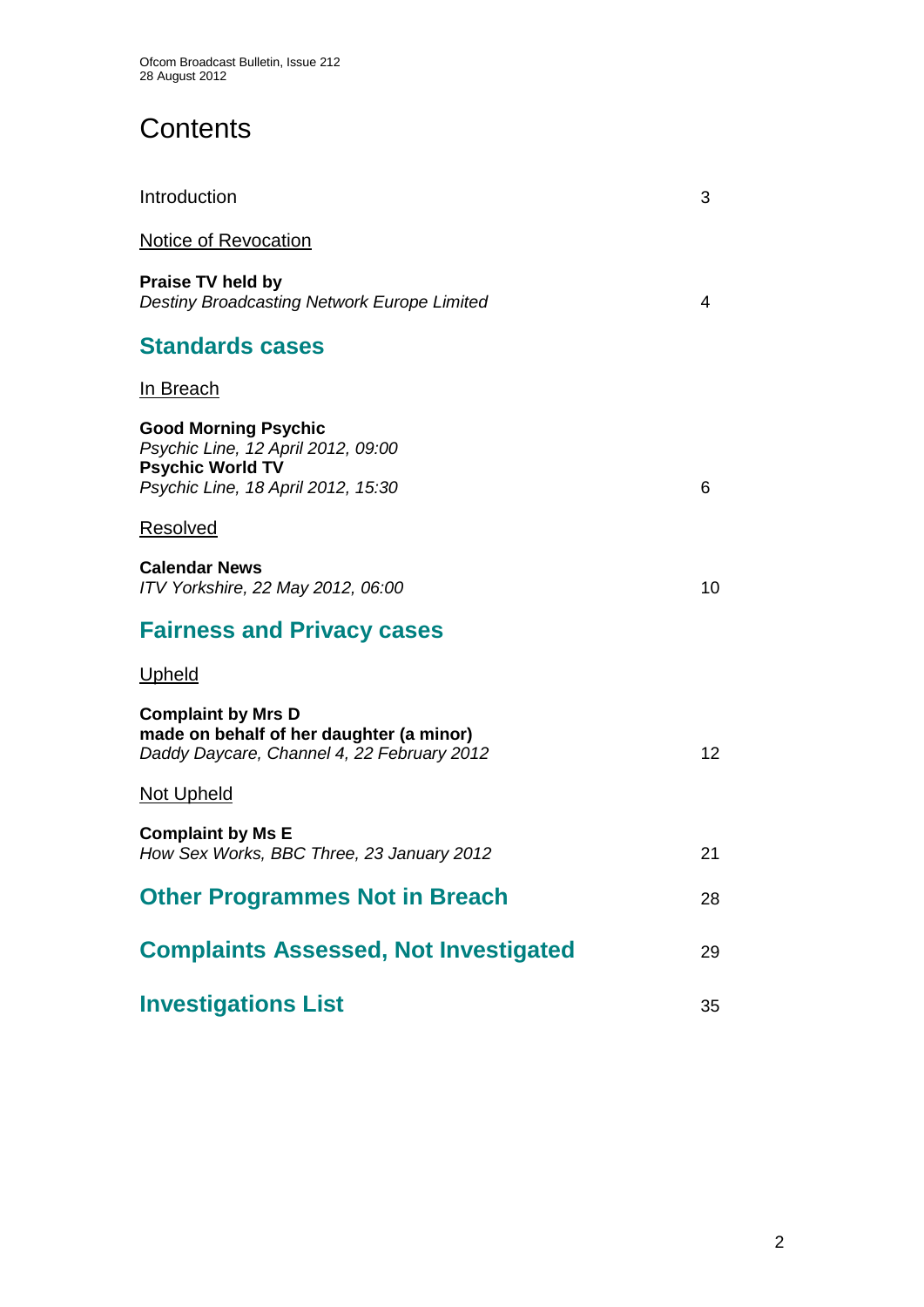# **Introduction**

Under the Communications Act 2003, Ofcom has a duty to set standards for broadcast content as appear to it best calculated to secure the standards objectives<sup>1</sup>, Ofcom must include these standards in a code or codes. These are listed below.

The Broadcast Bulletin reports on the outcome of investigations into alleged breaches of those Ofcom codes, as well as licence conditions with which broadcasters regulated by Ofcom are required to comply. These include:

- a) Ofcom's Broadcasting Code ("the Code"), which, can be found at: [http://stakeholders.ofcom.org.uk/broadcasting/broadcast-codes/broadcast-code/.](http://stakeholders.ofcom.org.uk/broadcasting/broadcast-codes/broadcast-code/)
- b) the Code on the Scheduling of Television Advertising ("COSTA") which contains rules on how much advertising and teleshopping may be scheduled in programmes, how many breaks are allowed and when they may be taken. COSTA can be found at: [http://stakeholders.ofcom.org.uk/broadcasting/broadcast-codes/advert-code/.](http://stakeholders.ofcom.org.uk/broadcasting/broadcast-codes/advert-code/)

c) certain sections of the BCAP Code: the UK Code of Broadcast Advertising, which relate to those areas of the BCAP Code for which Ofcom retains regulatory responsibility. These include:

- the prohibition on 'political' advertising;
- sponsorship and product placement on television (see Rules 9.13, 9.16 and 9.17 of the Code) and all commercial communications in radio programming (see Rules 10.6 to 10.8 of the Code);
- 'participation TV' advertising. This includes long-form advertising predicated on premium rate telephone services – most notably chat (including 'adult' chat), 'psychic' readings and dedicated quiz TV (Call TV quiz services). Ofcom is also responsible for regulating gambling, dating and 'message board' material where these are broadcast as advertising<sup>2</sup>.

The BCAP Code is at: [www.bcap.org.uk/The-Codes/BCAP-Code.aspx](http://www.bcap.org.uk/The-Codes/BCAP-Code.aspx)

d) other licence conditions which broadcasters must comply with, such as requirements to pay fees and submit information which enables Ofcom to carry out its statutory duties. Further information on television and radio licences can be found at:<http://licensing.ofcom.org.uk/tv-broadcast-licences/> and [http://licensing.ofcom.org.uk/radio-broadcast-licensing/.](http://licensing.ofcom.org.uk/radio-broadcast-licensing/)

Other codes and requirements may also apply to broadcasters, depending on their circumstances. These include the Code on Television Access Services (which sets out how much subtitling, signing and audio description relevant licensees must provide), the Code on Electronic Programme Guides, the Code on Listed Events, and the Cross Promotion Code. Links to all these codes can be found at: <http://stakeholders.ofcom.org.uk/broadcasting/broadcast-codes/>

It is Ofcom's policy to describe fully the content in television and radio programmes that is subject to broadcast investigations. Some of the language and descriptions used in Ofcom's Broadcast Bulletin may therefore cause offence.

<sup>1</sup>  $1$  The relevant legislation is set out in detail in Annex 1 of the Code.

 $2$  BCAP and ASA continue to regulate conventional teleshopping content and spot advertising for these types of services where it is permitted. Ofcom remains responsible for statutory sanctions in all advertising cases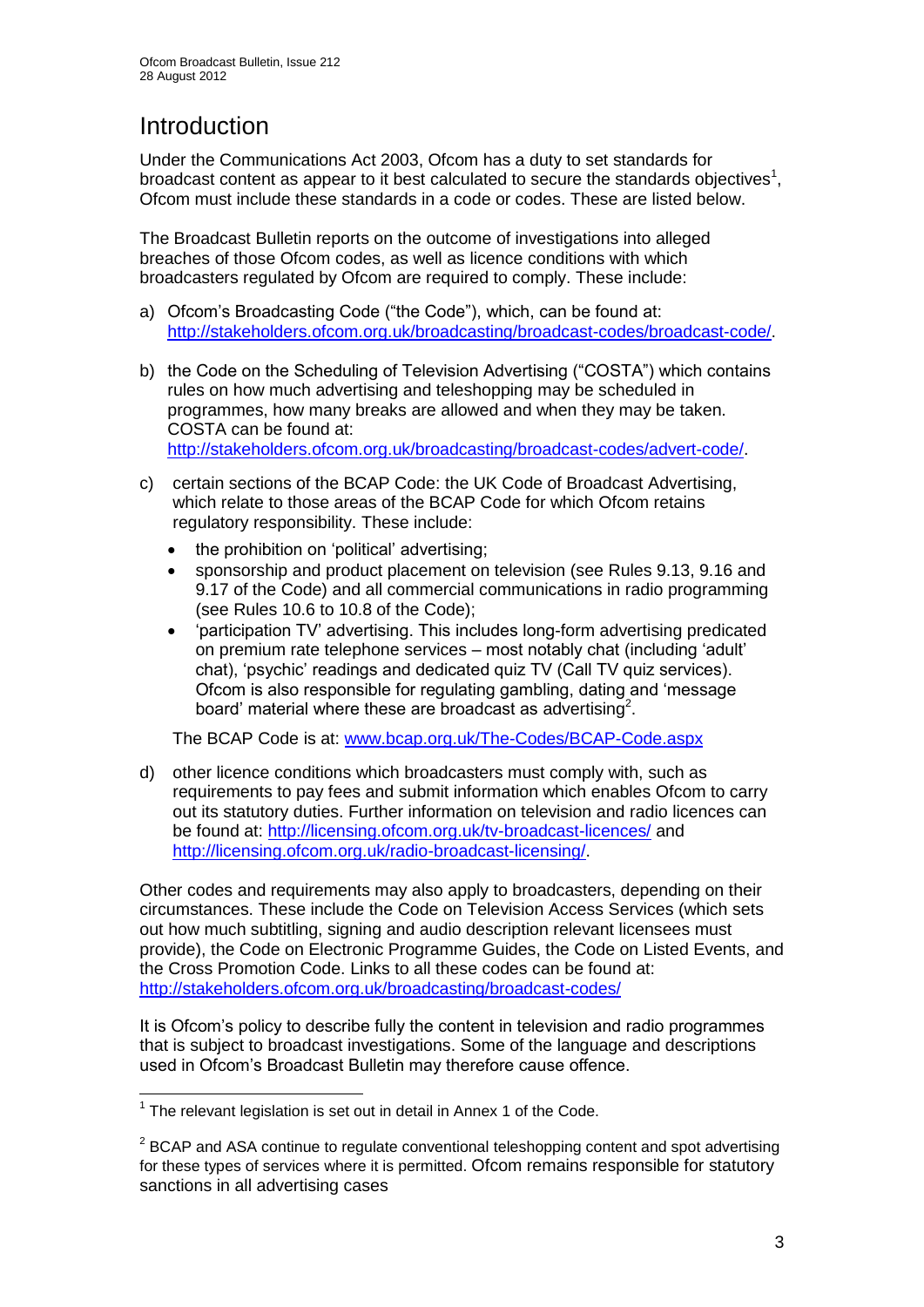# **Notice of Revocation**

| Licence number: | TLCS-1483 $1$                                      |
|-----------------|----------------------------------------------------|
| Service name:   | <b>Praise TV</b>                                   |
| Licensee:       | <b>Destiny Broadcasting Network Europe Limited</b> |

Destiny Broadcasting Network Europe Limited held a Television Licensable Content Service ("TLCS") licence under the Broadcasting Act 1990 for the television service Praise TV ("the Licensed Service")

The Communications Act 2003 ("the Act"), the Broadcasting Act 1990 ("the 1990 Act") and the Broadcasting Act 1996 require that any person who provides a television service in the UK must be authorised to do so under a licence granted by Ofcom or another appropriate European regulatory authority. Under section 13(1) of the 1990 Act it is a criminal offence to provide a television service without a licence.

Under section 362(2) of the Act, the provider of the service for the purposes of holding a licence is the person with general control over which programmes are comprised in the service.<sup>2</sup>

Ofcom's "Guidance regarding the licensing position on the 'provider of a service' and the 'sub-letting' of capacity" dated 21 May 2010 $^3$  states that:

"5. Under this statutory definition, 'general control' includes control over what programmes are included in the service and what other services and facilities (for example through the inclusion of a link or facility to interactive features) are included in that service – but does not necessarily mean the provider has control of the content of individual programmes.

6. Ofcom considers that a person will normally have general control if that person exercises effective control over the selection of programmes that comprise the service and their organisation into a programme schedule. It is that person who will normally be treated as being the provider of the relevant service and who will need to hold a broadcasting licence authorising its provision."

Condition 29(2)(a) of all TLCS licences provides that Ofcom may revoke the licence by notice served in writing on the Licensee and taking effect from the time of service if Ofcom is satisfied that the Licensee has ceased to provide the Licensed Service and it is appropriate to revoke the licence.

Further, Condition 29(2)(b) of all TLCS licences provides that Ofcom may revoke the Licence by notice served in writing on the Licensee and taking effect from the time of

<sup>1</sup> <sup>1</sup> The version of this Notice of published on 28 August 2012, incorrectly referred to TLCS-1482. The correct licence number is 1483 [Amended 29 August 2012].

 $2$  Section 362(2) states that "the person, and the only person, who is to be treated for the purposes of this Part as providing the service is the person with general control over which programmes and other services and facilities are comprised in the service (whether or not he has control of the content of individual programmes or of the broadcasting or distribution of the service)."

 $3$  The full guidance regarding the licensing position of the provider of the service can be found at [http://licensing.ofcom.org.uk/binaries/tv/service-provider.pdf.](http://licensing.ofcom.org.uk/binaries/tv/service-provider.pdf)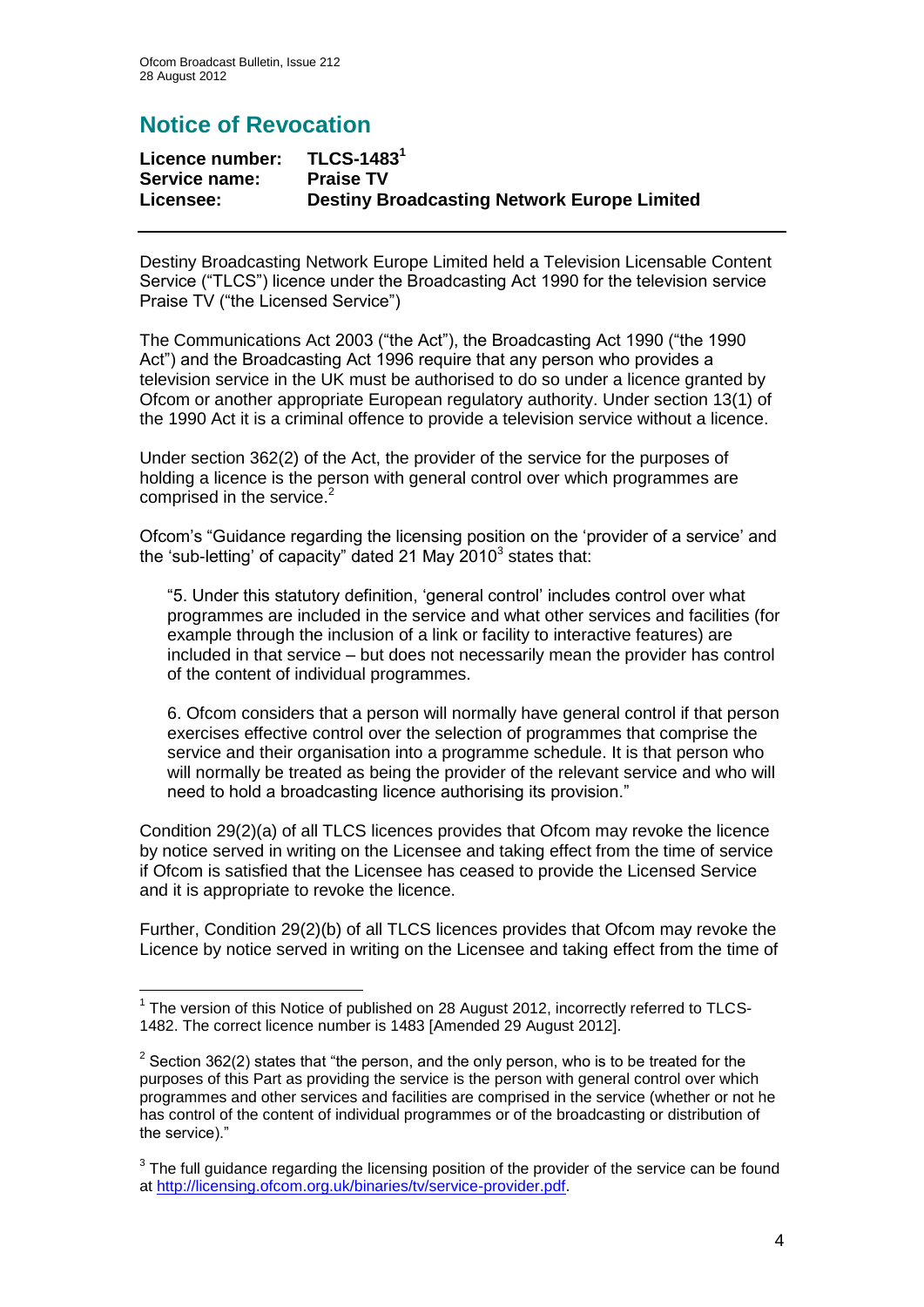service if Ofcom is satisfied that the Licensee in purporting to comply with any of the Conditions of the Licence had provided information which is false in a material particular or has withheld any material information with the intention of causing Ofcom to be misled.

### **Decision**

In the course of the correspondence with Ofcom, statements made by Destiny Broadcasting Network Europe Limited about the operation of the Licensed Service failed to satisfy Ofcom that the Licensee had general control over which programmes and other services were comprised in the Licensed Service. Ofcom therefore concluded that Destiny Broadcasting Network Europe Limited had ceased to provide the Licensed Service in accordance with section 362(2) of the Act and that, accordingly, it was appropriate to revoke TLCS Licence 1483 under Condition 29(2)(a) of that Licence.

In addition, and in the alternative, Ofcom was satisfied that in the course of correspondence with Ofcom, the Licensee, in purporting to comply with any of the Conditions of the Licence, provided information which was false in a material particular or withheld any material information with the intention of causing Ofcom to be misled. Accordingly it was appropriate to revoke TLCS Licence 1483 under Condition 29(2)(b) of that Licence.

The Licence was revoked on 15 August 2012.

**Revocation under Conditions 29(2)(a) and 29(2)(b) of the Licence**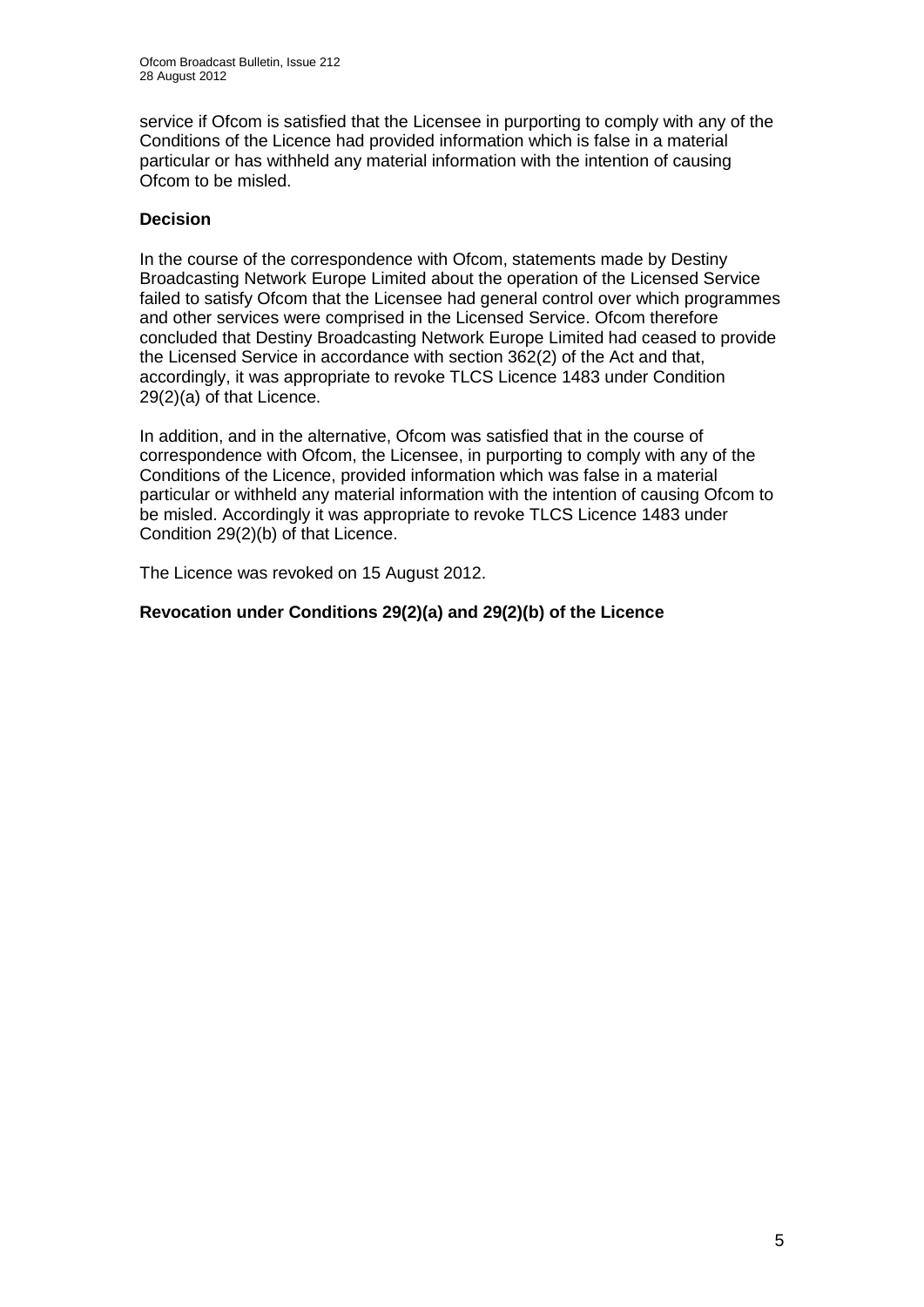# **Standards cases**

# **In Breach**

**Good Morning Psychic** *Psychic Line, 12 April 2012, 09:00* **Psychic World TV** *Psychic Line, 18 April 2012, 15:30*

### **Introduction**

Psychic Line is a channel offering psychic readings to callers. It is owned and operated by Playboy TV UK Limited ("Playboy TV" or "the Licensee").

The channel frequently transmits promotions for premium rate telephone services ("PRS"), both voice and text, by which psychic readings can be obtained, and a facility for viewers to pay for these by credit card. Subject to their availability, callers can select to be connected to a psychic off air, or to the presenter in the studio in which case the reading is broadcast live. PRS calls to the service cost £1.53 per minute.

### *Good Morning Psychic*, Psychic Line, 12 April 2012, 09:00

A complainant alerted Ofcom to a discussion between the presenter and psychic Grant Colyer via webcam which contained testimonials regarding the accuracy of his readings. During this discussion, Grant Colyer gave an account of his experience at the auditions for this year's series of *The X Factor* where he gave readings for fellow contestants.

*"I will just tell you a little story about yesterday. I was just sitting up, waiting to go into an audition room and this girl said, 'Oh what do you do for a living?' And when I told her what I did, she went, 'Oh, oh can you tell me something?'… I literally told her a lot of things. I told her her Dad's name, I told her his date of birth, month, and I said that she'd fallen our her with Mom and Dad just before Christmas and she like, 'Oh my God, that's mad'…. I did about three others that came through which probably did me a favour 'cause of one of them was The X Factor production team and she went into the audition room after and said, 'Oh my god, this guy is absolutely incredible.'"*

The complainant was concerned that this appeared to contradict the on-screen message which informed viewers that the content was for entertainment purposes.

*Psychic World TV*, Psychic Line, 18 April 2012, 15:30

The complainant also referred to advertising broadcast on the service for an off-air reading which contained the following text.

*"The intuition she has will amaze you. Her answers are will be FAST and ACCURATE. She will be specific and detailed. Get your pen and paper ready."*

Ofcom considered each point raised issues warranting investigation under Rules 15.5.2 and 15.5.3 of the BCAP Code.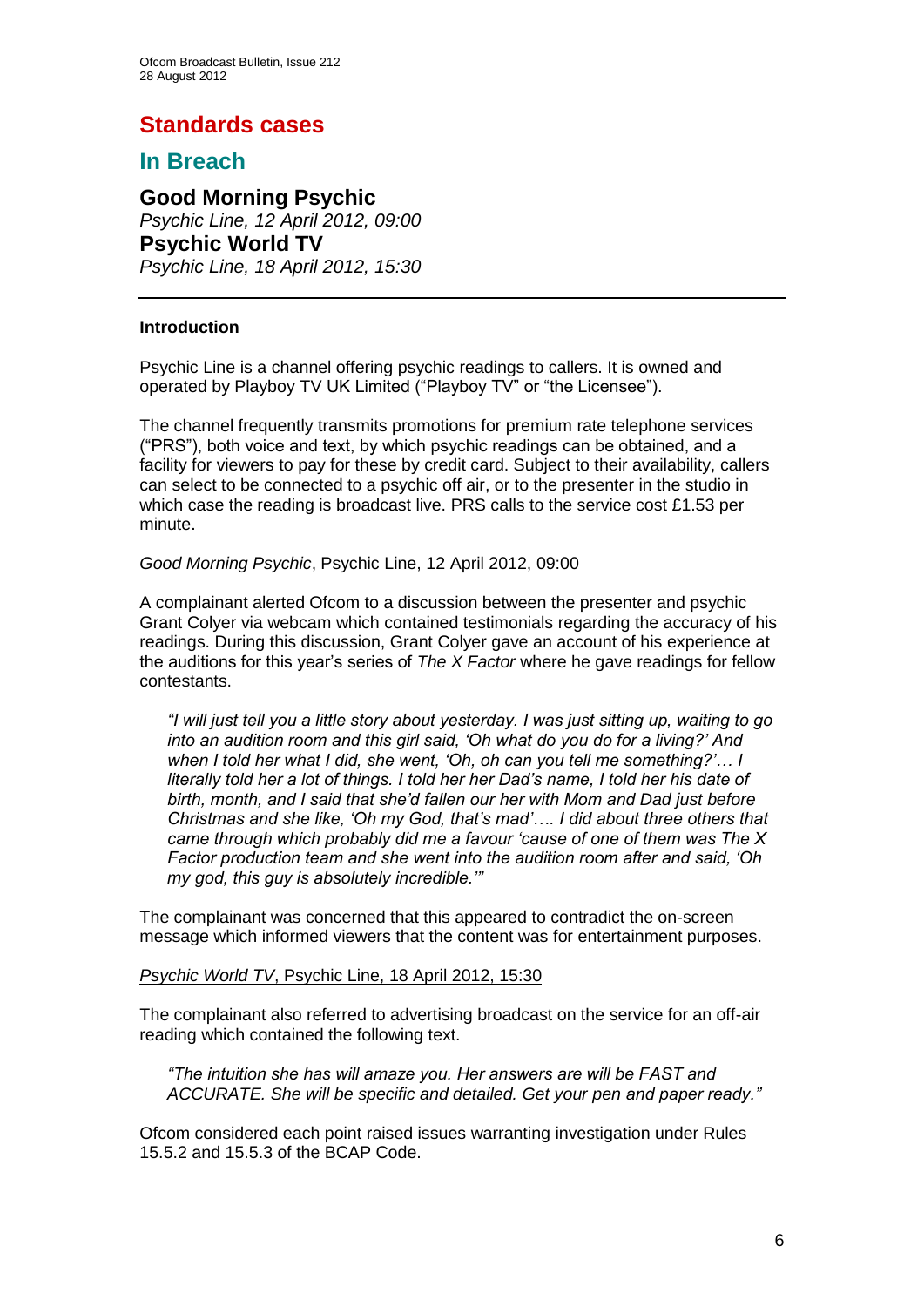- Rule 15.5.2: "Advertisements for personalised and live services that rely on belief in astrology, horoscopes, tarot and derivative practices are acceptable only on channels that are licensed for the purpose of the promotion of such services and are appropriately labelled: both the advertisement and the product or service itself must state that the product or service is for entertainment purposes only".
- Rule 15.5.3 "Advertising permitted under rule 15.5 may not:
	- Make claims of accuracy or efficacy;
	- Predict negative experiences or specific events:
	- Offer life changing advice directed at individuals including advice related to health (including pregnancy) or financial situation;
	- Encourage excessive use."

Ofcom asked Playboy TV how the material complied with these rules.

### **Response**

### *Good Morning Psychic*

The Licensee said that all of its psychics are trained to understand the associated regulations but acknowledged that on this occasion, Grant Colyer had inappropriately overstated his experience. It said that he has since apologised and understood that any future incident will result in his immediate dismissal.

### *Psychic World TV*

The Licensee said that this advertisement was provided by a company which operates services worldwide and was originally in Hungarian. Unfortunately, the word "accurate" was not replaced during the translation of the advertisements from Hungarian. The Licensee added that, since being alerted to the issue, it has removed all of the company's advertisements and re-evaluated its compliance procedures for pre-recorded psychic content.

### **Decision**

Under the Communications Act 2003, Ofcom has a duty to set such standards as appear to it best calculated to secure the standards objectives, one of which is that "the inclusion of advertising which may be misleading, harmful or offensive in television and radio services is prevented". This standards objective is reflected in the rules set out in the BCAP Code.

In September 2010 new Ofcom rules came into force with the effect that channels and content predicated on the promotion of PRS services ('participation television') became subject to the BCAP Code. At the same time, the revised BCAP Code allowed PRS-based live and personalised psychic services on channels licensed for that purpose (previously the BCAP Code had prohibited such services).

When setting and applying standards in the BCAP Code to provide adequate protection to members of the public from serious or widespread offence, Ofcom must have regard to the need for standards to be applied in a manner that best guarantees an appropriate level of freedom of expression in accordance with Article 10 of the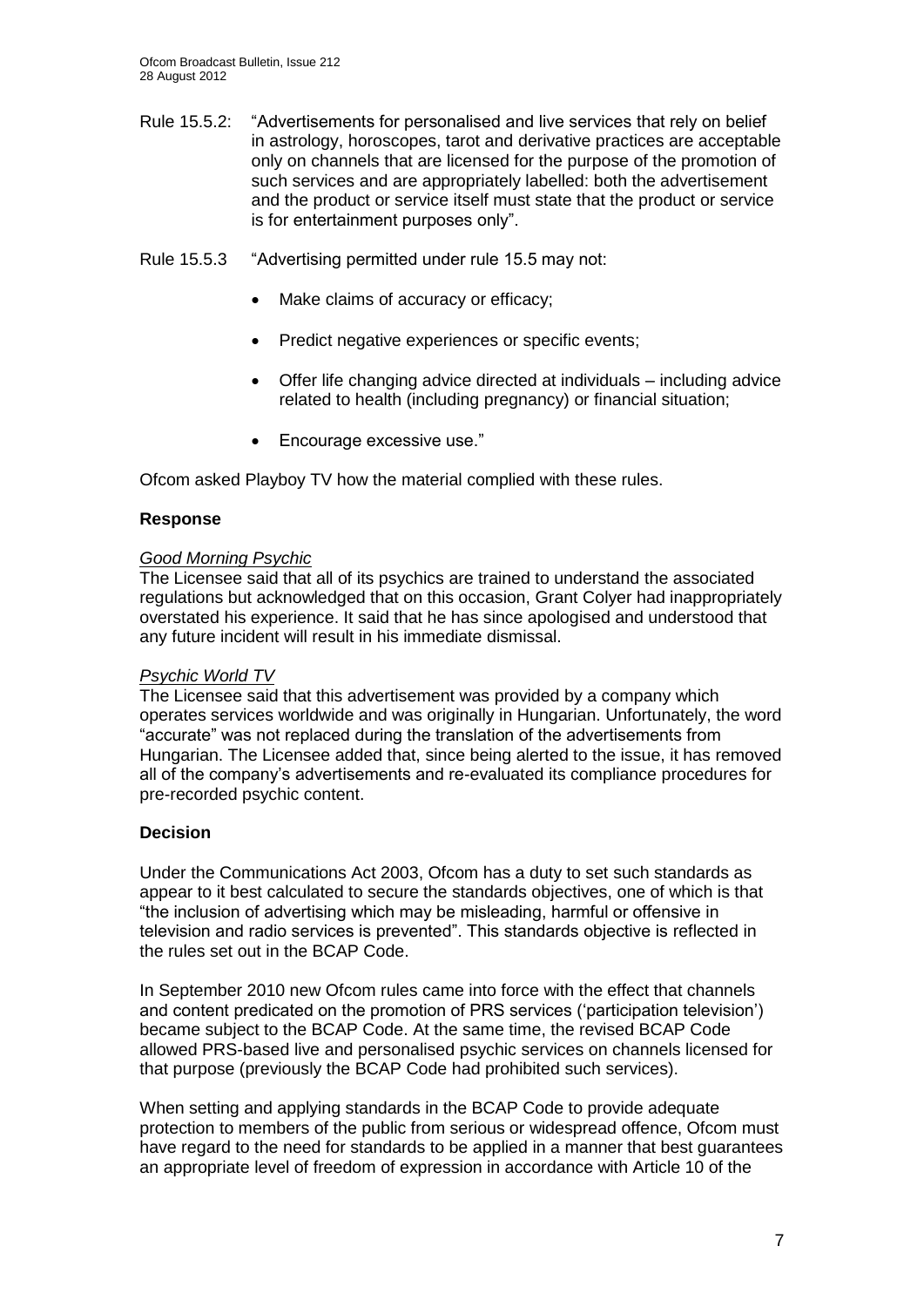European Convention of Human Rights, as incorporated in the Human Rights Act 1998. However, advertising content has much less latitude than is typically available to editorial material in respect of context and narrative. A primary intent of advertising is to sell products and services, and consideration of acceptable standards will take that context into account.

In both cases, Ofcom first considered whether the advertising had contained claims of accuracy and efficacy (Rule 15.5.3), and then sought to establish whether the service had made clear that it was intended for entertainment purposes only (Rule 15.5.2).

### Rule 15.5.3

### *Good Morning Psychic*

Ofcom noted that when recounting the readings he had done the previous day, Grant Colyer said that he had correctly identified a girl's father's name and date of birth, and events that had happened with regard to her relationship with her parents. He also said that the production assistant had described him as *"absolutely incredible"* after doing a reading for her. By referring to these incidents in this manner, Ofcom considered that Mr Colyer was effectively making claims of accuracy and efficacy. The material therefore breached Rule 15.5.3 of the BCAP Code.

Regarding the material broadcast on 12 April 2012, given the length of time Mr Colyer was permitted on air to make claims of accuracy and efficacy without interruption, Ofcom was concerned that there did not appear to be sufficient knowledge of the relevant BCAP Code rules on the part of the presenter or the production team.

### *Psychic World TV*

Ofcom noted this text-based advertising for an off-air psychic reading was broadcast many times throughout the day included the words "accurate", "detailed" and "specific". Ofcom considered these to be claims of accuracy and as such they breached 15.5.3 of the BCAP Code.

Ofcom acknowledged the Licensee's removal of the advertising upon being made aware of the issue but was concerned that it had only explained how the word "accurate" was overlooked during the translation into English. The fact that the words "specific" and "detailed" in addition to "accurate" were used to describe this service on several occasions underlined that the Licensee did not have sufficiently robust measures in place to ensure compliance with Rule 15.5.3.

### Rule 15.5.2

Ofcom then considered this advertising against the requirements of Rule 15.5.2. Ofcom accepts that this service is licensed for the promotion of psychic services and the broadcast content is labelled on air as being for entertainment purposes. However, in view of the fact that the material featured claims of efficacy and accuracy in breach of Rule 15.5.3, as set out above, Ofcom judged that these claims contradicted the purpose of the mandatory labelling of this material as being merely entertainment. Therefore, in both cases, Ofcom also found the advertising in breach of Rule 15.5.2.

In December 2011, Ofcom published guidance<sup>1</sup> to broadcasters in respect of psychic television services predicated on PRS. The guidance stated that such material must

<sup>1</sup> 1 <http://stakeholders.ofcom.org.uk/binaries/broadcast/guidance/psychic-tv-guidance.pdf>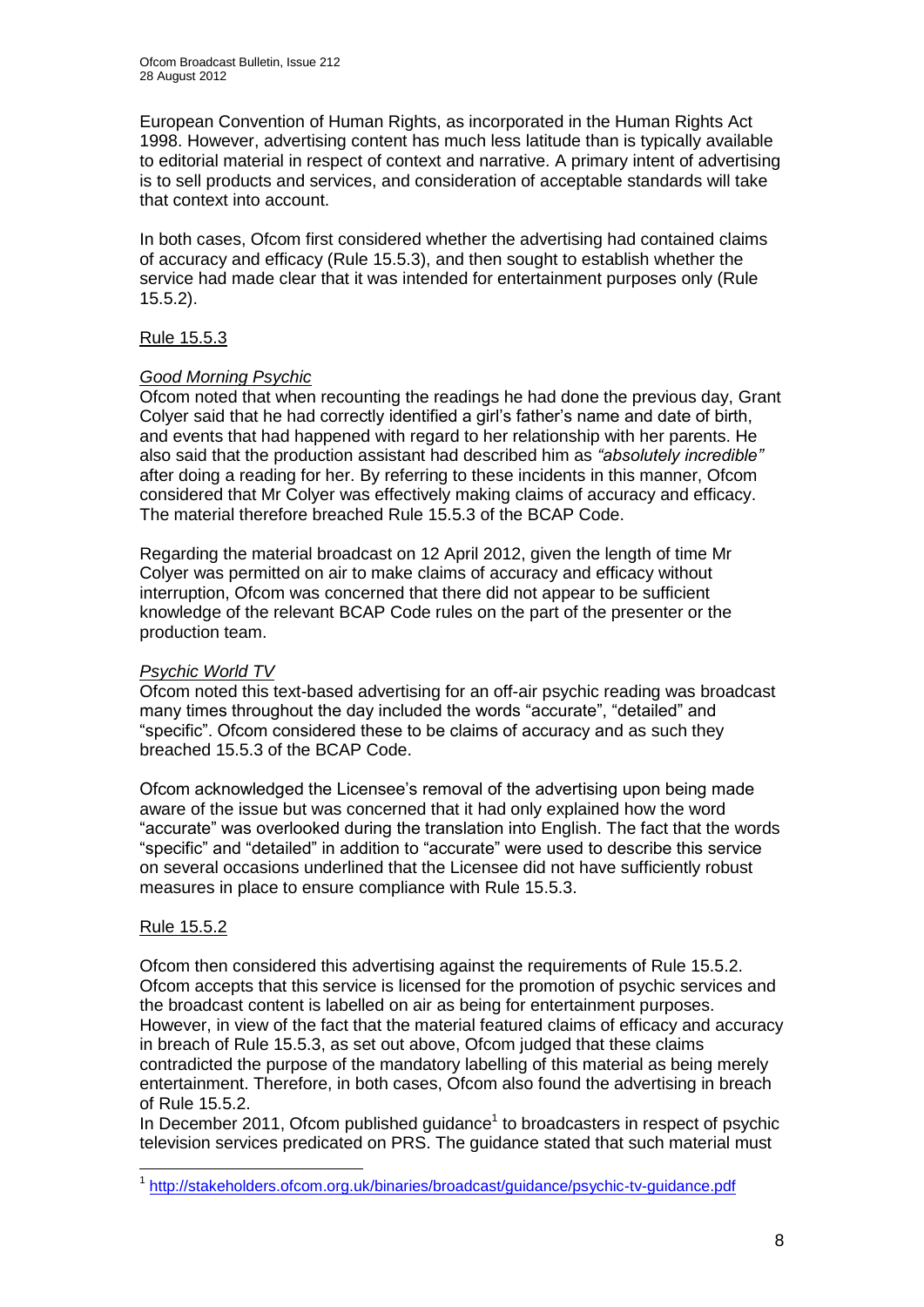not contain explicit and implicit claims made by presenters/psychics or the broadcast of testimonials or endorsing comments. Additionally, it said that broadcasters should not solely rely on an on-screen message stating the material is for entertainment purposes but that this principle should be reflected in the content as a whole. The guidance referred to two findings published in Broadcast Bulletins 180<sup>2</sup> and 184<sup>3</sup> where material was found to be in breach of both Rule 15.5.2 and 15.5.3.

Given the publication of these findings and subsequent guidance, Ofcom was concerned that the Licensee did not undertake sufficient measures to ensure compliance with these rules.

Breaches of these rules are potentially serious because they may result in consumer harm. Should similar compliance issues arise, Ofcom is likely to consider the imposition of statutory sanctions.

### **Breaches of BCAP Rules 15.5.2 and 15.5.3**

 2 [http://stakeholders.ofcom.org.uk/binaries/enforcement/broadcast](http://stakeholders.ofcom.org.uk/binaries/enforcement/broadcast-bulletins/obb180/obb180.pdf)[bulletins/obb180/obb180.pdf](http://stakeholders.ofcom.org.uk/binaries/enforcement/broadcast-bulletins/obb180/obb180.pdf)

<sup>3</sup> [http://stakeholders.ofcom.org.uk/binaries/enforcement/broadcast](http://stakeholders.ofcom.org.uk/binaries/enforcement/broadcast-bulletins/obb184/obb184.pdf)[bulletins/obb184/obb184.pdf](http://stakeholders.ofcom.org.uk/binaries/enforcement/broadcast-bulletins/obb184/obb184.pdf)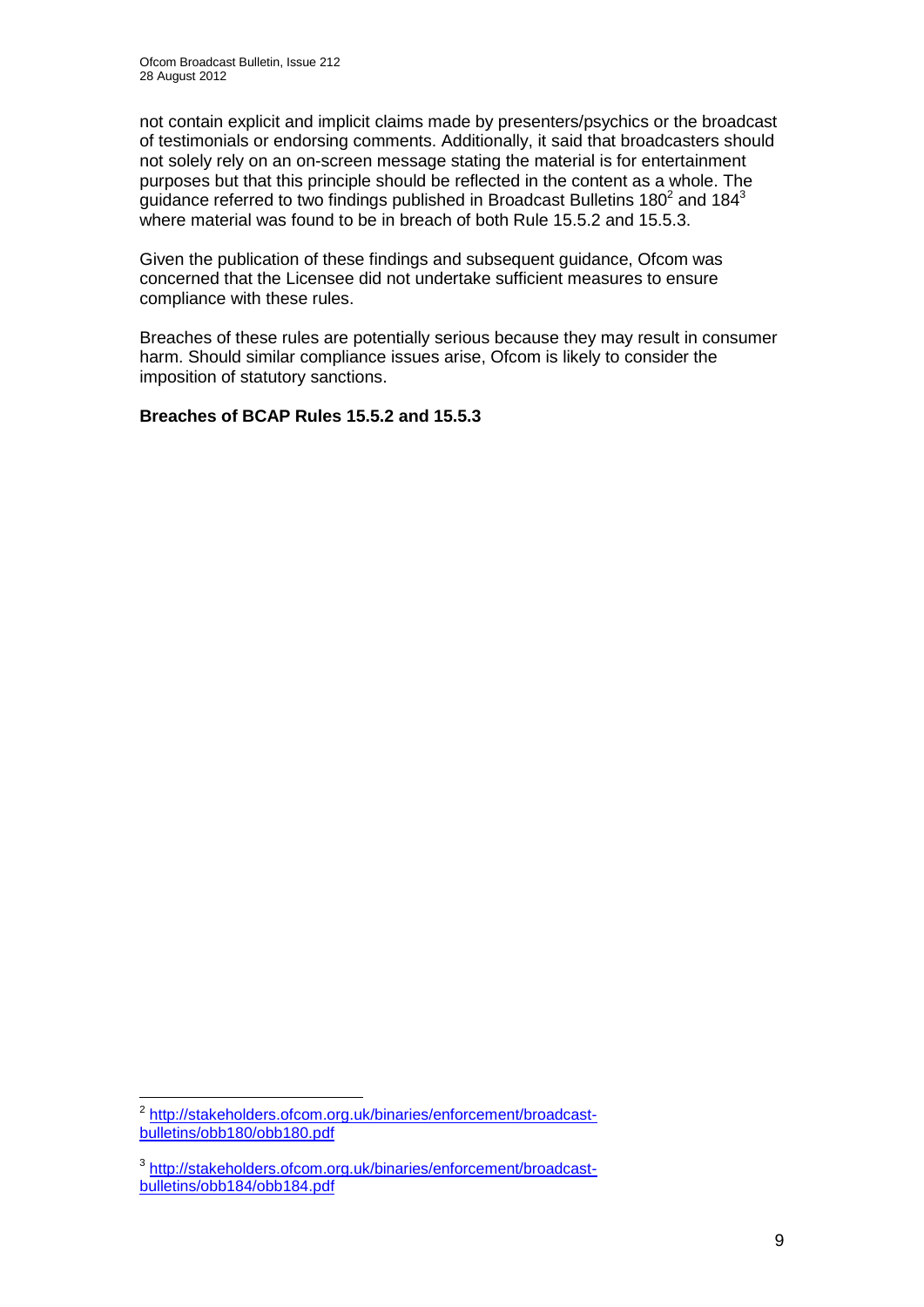# **Resolved**

### **Calendar News**

*ITV Yorkshire, 22 May 2012, 06:00*

### **Introduction**

*Calendar News* is ITV Yorkshire's half-hour early evening local news programme. The licence for ITV Yorkshire is held by ITV Broadcasting Limited ("ITV" or "the Licensee").

The edition broadcast on 22 May 2012 ended with a montage of clips illustrating the exceptionally sunny weather being experienced at that time and accompanied by the song, "The Sun Has Got His Hat On".

A viewer alerted Ofcom to the broadcast of offensive racial language in two lines in the second verse of the song:

*"He's been tanning niggers out in Timbuktu, Now he's coming back to do the same to you".*

Ofcom considered this material raised issues warranting investigation under the following Code Rules:

- Rule 1.14 "The most offensive language must not be broadcast before the watershed."
- Rule 2.3 "In applying generally accepted standards broadcasters must ensure that material which may cause offence is justified by the context.... Such material may include, but is not limited to, offensive language, ... discriminatory treatment or language (for example on the grounds of...race...)."

Ofcom therefore requested comments from ITV about how the broadcast of this material complied with these rules.

### **Response**

ITV explained that the music was selected for the montage by an editor from the news library on the assumption that the title and words of the song were appropriate to the theme of the montage. It was assumed, because the tune and opening verse are very well known, that the rest of the song was equally innocuous. ITV said that the editor and other newsroom staff were completely unaware that the original version of the song contained the offensive language. Unfortunately, given this mistaken assumption, the whole song was not reviewed before being selected for the montage, nor was the edited item reviewed by the news producer before broadcast. This did not reflect established practice at the regional newsroom, which is that all items must be checked before broadcast.

ITV said that broadcast of the offensive lyric in this context was therefore an unintended mistake. The music was very recognisably of an earlier age, and the use of this language was clearly not intended to cause offence when it was originally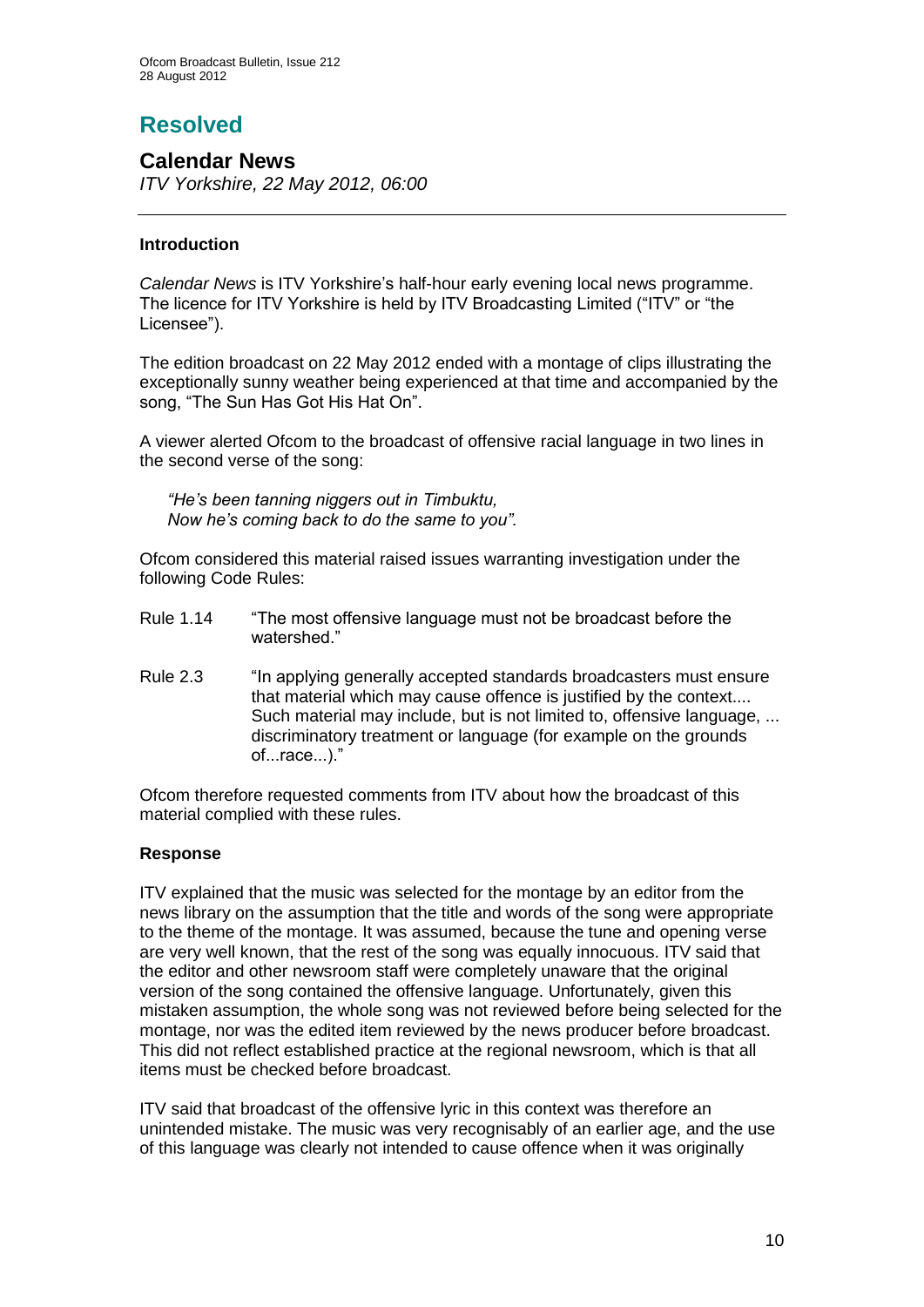recorded (in 1932) in a very different cultural context. Nevertheless, the use of the term "nigger" in this particular context was clearly inappropriate.

Shortly after the broadcast and the bulletin had come to an end, it was recognised that inappropriate language had been used. Calendar News took swift action to prevent the repetition of the language in a further broadcast, ensuring that the offensive language was dipped on the ITV1+1 service. Also an apology was broadcast on the later news bulletin that day stating, *"Finally Calendar would like to apologise for a piece of music we transmitted at the end of tonight's six o'clock programme, which contained offensive language. It was transmitted in error."* 

The incident prompted senior management of the newsroom to emphasis to staff that there should be no repetition of this sort of mistake, and this incident will feature in future newsroom compliance training.

### **Decision**

Under the Communications Act 2003, Ofcom has a statutory duty to set standards for broadcast content as appear to it best calculated to secure the standards objectives, including that "persons under the age of eighteen are protected" and that "generally accepted standards are applied to the contents of television...services so as to provide adequate protection for members of the public from the inclusion in such services of offensive and harmful material." These objectives are reflected in Sections One and Two of the Code.

Ofcom research on offensive language<sup>1</sup> clearly notes that the word "nigger" is generally considered by audiences to be among the most offensive language. Therefore the use of this word before the watershed without any justification was a clear breach of Rules 1.14 and 2.3.

Ofcom however took into account that: ITV identified the error almost immediately on transmission, took steps to dip the sound during the repeat on ITV1+1, broadcast an apology during the later news bulletin the same day and took various further measures afterwards to ensure there was no recurrence of this problem.

In view of the action taken by the broadcaster, Ofcom therefore considers the matter resolved.

### **Resolved**

1

 $1$  Audience attitudes towards offensive language on television and radio, August 2010 [\(http://stakeholders.ofcom.org.uk/binaries/research/tv-research/offensive-lang.pdf\)](http://stakeholders.ofcom.org.uk/binaries/research/tv-research/offensive-lang.pdf)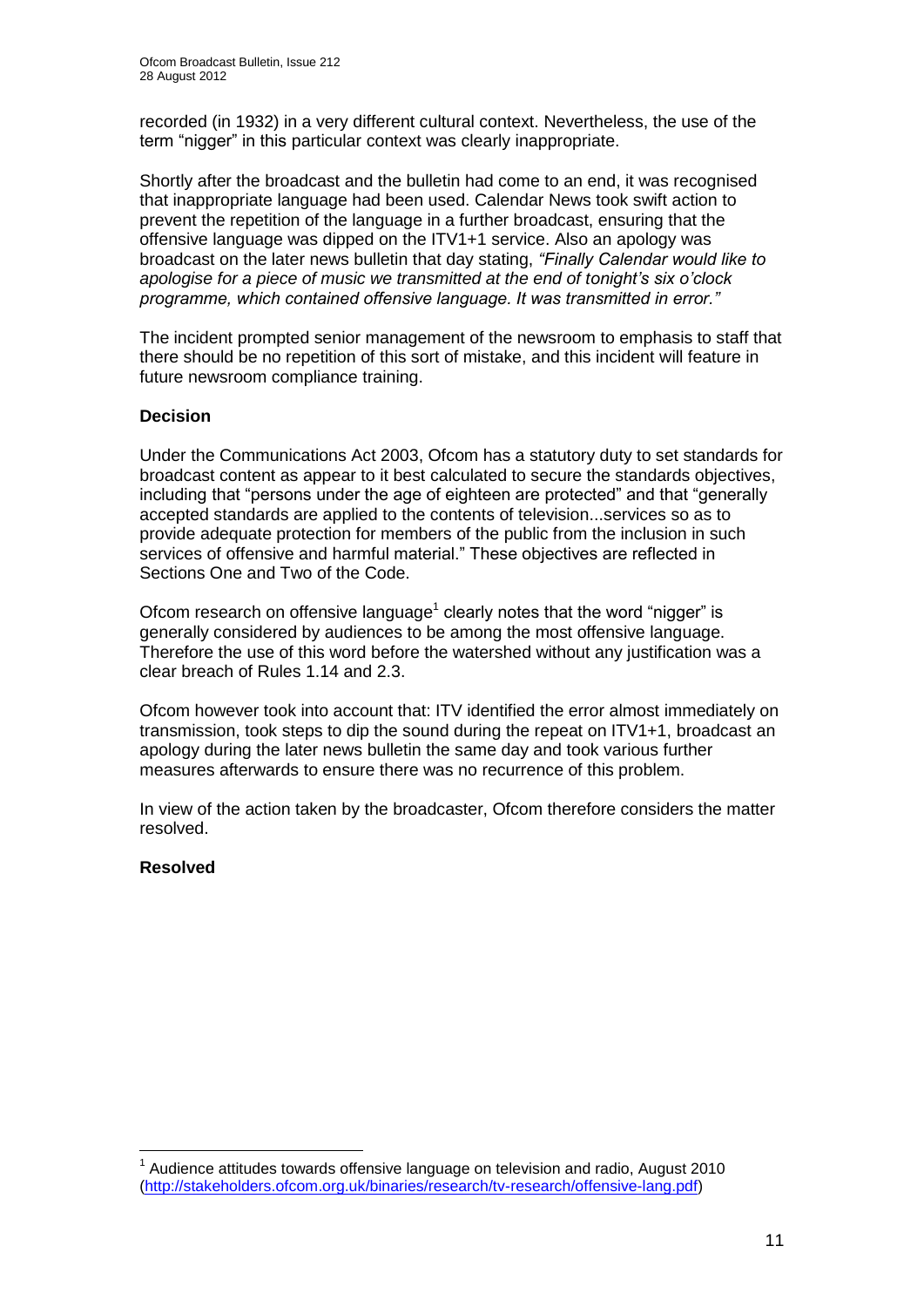# **Fairness and Privacy cases**

# **Upheld**

# **Complaint by Mrs D made on behalf of her daughter (a minor)**

*Daddy Daycare, Channel 4, 22 February 2012*

**Summary**: Ofcom has upheld this complaint of unwarranted infringement of privacy made by Mrs D on behalf of her daughter (a minor).

Footage of a three year old girl was included in an episode of a documentary series in which a group of fathers went to work with children in nursery school.

Following the broadcast, Mrs D complained that the footage of her daughter was included without her parents' consent.

Ofcom found that:

- The filming of Ms D's daughter in the playground and at the nursery was an unwarranted infringement of her privacy in connection with the obtaining material included in the programme.
- The broadcast of footage of Mrs D's daughter was an unwarranted infringement of her privacy in the programme as broadcast.

### **Introduction**

During February 2012, Channel 4 broadcast a documentary series called *Daddy Daycare,* in which the parenting skills of a group of nine fathers were put to the test by sending them to work with children at three different nurseries. At the end of the programme broadcast on 22 February 2012, a short excerpt of the following week's edition of the programme was shown. This excerpt showed a group of young children assembling at the beginning of the day in their nursery ("the nursery"). One of the children shown was the complainant's daughter, who was three years old at the time of filming.

Following the broadcast of the programme, Mrs D complained that her daughter's privacy was unwarrantably infringed in connection with obtaining material included in the programme and in the programme as broadcast**.**

### **Summary of the complaint and broadcaster's response**

In summary, Mrs D complained that her daughter's privacy was unwarrantably infringed in connection with the obtaining of material included in the programme in that:

a) Footage of her daughter was filmed despite the fact that Mrs D had not signed a consent form and had specifically stated in writing that she did not consent to her daughter being filmed.

By way of background, Mrs D said that when the programme makers were filming at her daughter's nursery, she had been given information about the filming and had been asked to sign a consent form. On arrival at the nursery on the first day of filming, Mrs D and her daughter were filmed, the camera being only about a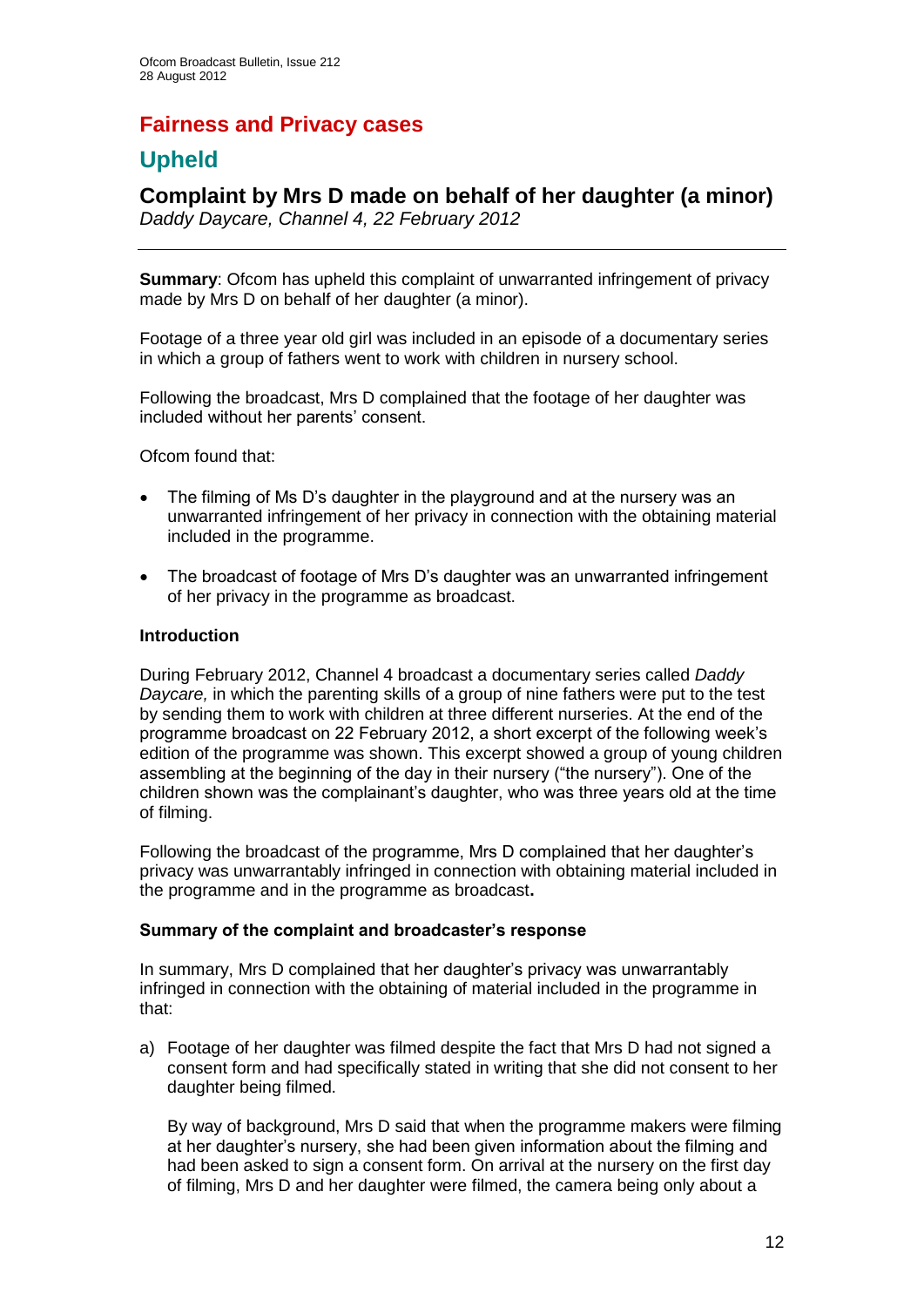metre from Mrs D's face. She had informed the cameraman that she and her daughter were not to be filmed. However, Mrs D said that her daughter continued to be filmed throughout the period when the programme makers were at the nursery. When she complained to the headteacher, she informed Mrs D that she had given the programme makers photographs of the children who were not to be filmed.

In response to the complaint, Channel 4 said that following discussions with the nursery, the programme makers wrote to all the parents in order to discover the level of interest in their children being involved. The headteacher set out more details in a newsletter and sent a consent form to parents, which offered three options: agreeing with the nursery to allow filming and agreeing to their child taking part; agreeing with the nursery to allow filming but not agreeing to their child taking part; and not agreeing to the filming and not allowing their child to take part. In a further letter to parents, the headteacher sought to address various questions that parents had raised and also set out her views as to the potential benefits of the proposed filming. A meeting was arranged for all parents who wished to meet with the senior members of the production team to discuss the proposed filming. Mrs D did not attend this meeting.

Channel 4 said that out of 101 parents, four disagreed with the filming and did not want their children to take part in the programme, and 10 parents consented to their children appearing in the background of shots only. As the overwhelming majority of parents agreed with the filming and consented to their children taking part, and given the public interest in making and broadcasting the series, the programme makers and the nursery decided that filming at the nursery could go ahead.

Channel 4 said that Mrs D had signed the consent form twice, indicating that she did not consent to her daughter taking part in the programme and that she did not agree with the nursery allowing filming on the premises. The headteacher wrote to each of the parents who did not agree with the filming taking place and explained that the nursery had decided to be involved in the programme and to allow filming at the nursery. Mrs D emailed the headteacher, stating again that she did not want her daughter to be filmed and did not agree with the filming at the nursery. Channel 4 said that the programme makers were only made aware of this correspondence after Mrs D's complaint to Ofcom, although they knew from the consent form that Mrs D did not agree with the filming and did not consent to her daughter taking part in the programme. Channel 4 said that the programme makers had not given any categorical assurances to parents that their children would not be filmed at all, as they could not guarantee that some would not be inadvertently caught on camera. However, it said that had been the programme makers' intention not to include children whose parents had not consented in the broadcast programmes and this was made clear to parents.

In a further nursery newsletter, the headteacher said that the programme makers knew which children's parents had not agreed to the filming and would not take any film of them. She said that if any of those children were inadvertently filmed, they would be edited out and that she would view all the footage filmed, to ensure this was the case.

Channel 4 said that a Protocol for Filming ("the protocol") was drawn up and strictly adhered in order to maintain the privacy of the children whose parents had not consented to filming. This stipulated that: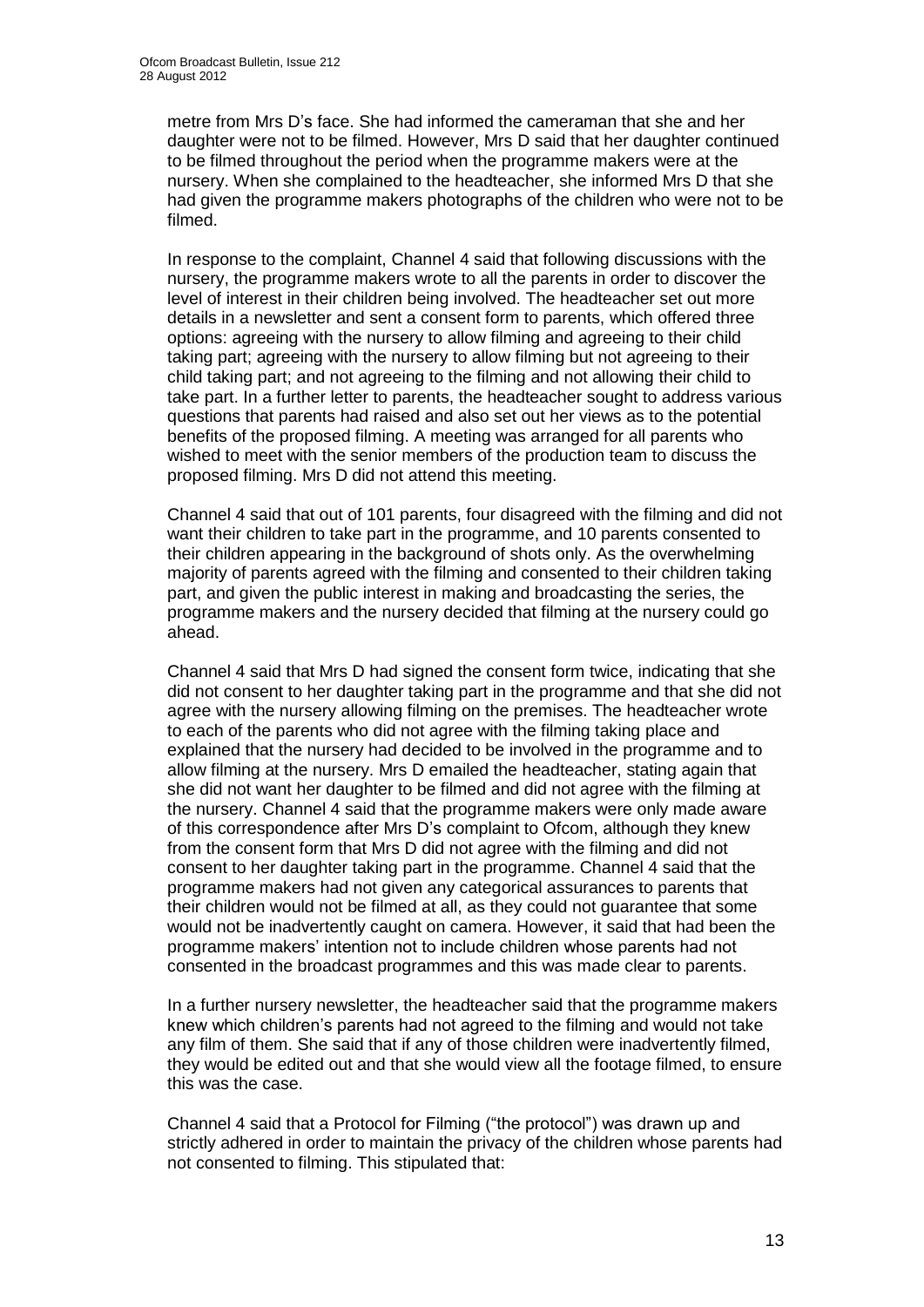- The names of all children for whom the programme makers did not have consent were clearly listed on all call sheets and distributed to all members of the film crew on the shoot.
- The programme makers were given photographs of the children that should not appear in the programme.
- On arrival at the nursery, those children would have a coloured smiley badge sticker put on their clothing by nursery staff as they were changing into their nursery overalls.
- Staff at the nursery were to be fully briefed to advise and help the crew avoid filming those children, as the staff could easily recognise them.
- The nursery separated the children whose parents had not consented from the children whose parents had consented to them taking part.
- Those children were put in a different area of the nursery, as far away from the filming as possible.
- A senior member of the production team was always on hand should parents wish to talk over any aspect of the filming process or discuss any concerns. This was communicated to parents both verbally and in a nursery newsletter to parents.

As regards Mrs D's complaint that on arrival to the nursery on the first day of filming she and her daughter were filmed, with the camera being only about a metre from her face, Channel 4 said that all parents/guardians and children had to pass through the nursery gate and door when dropping off or picking up their children. The cameras were situated around the inside of the playground, between the gate and the nursery entrance door. The untransmitted footage showed that Mrs D and her daughter were briefly caught on a camera while entering the playground, but that the camera was focused on one of the fathers as he greeted parents and children in the playground, with Mrs D and her daughter appearing only fleetingly in the background. Channel 4 said that the camera was more than six metres from Mrs D.

Channel 4 said that a camera operated by the producer was filming the headteacher talking to children as they arrived at the nursery. She was standing in the doorway to the nursery talking to children and the untransmitted footage showed that the camera was focused on the headteacher and the children in very close shots. The untransmitted footage also showed that Mrs D and her daughter were inadvertently filmed by this camera and on a few occasions appeared in the background of some of the shots, but for only a fraction of a second each time.

Channel 4 said that at no time was a camera intentionally filming Mrs D and that there was no intrusive filming of her or her daughter. None of the camera operators could specifically recall speaking to Mrs D, but they did recall that some parents told them as they arrived on the first day of filming that they did not want to appear on camera or that they had not consented to their children taking part. The camera operators recalled these as brief, polite exchanges whereby they respected the parents' wishes and immediately responded by pointing their camera in another direction.

As regards the complaint that Mrs D's daughter continued to be filmed throughout the period when the programme makers were at the nursery, Channel 4 said that when the children arrived they changed into tabards which were worn over their clothing. On the first day of filming, nursery staff affixed the identifying smiley face sticker ("the sticker") to the front of the tabards of children who were not to be filmed, including Mrs D's daughter, and they were put into a separate area in the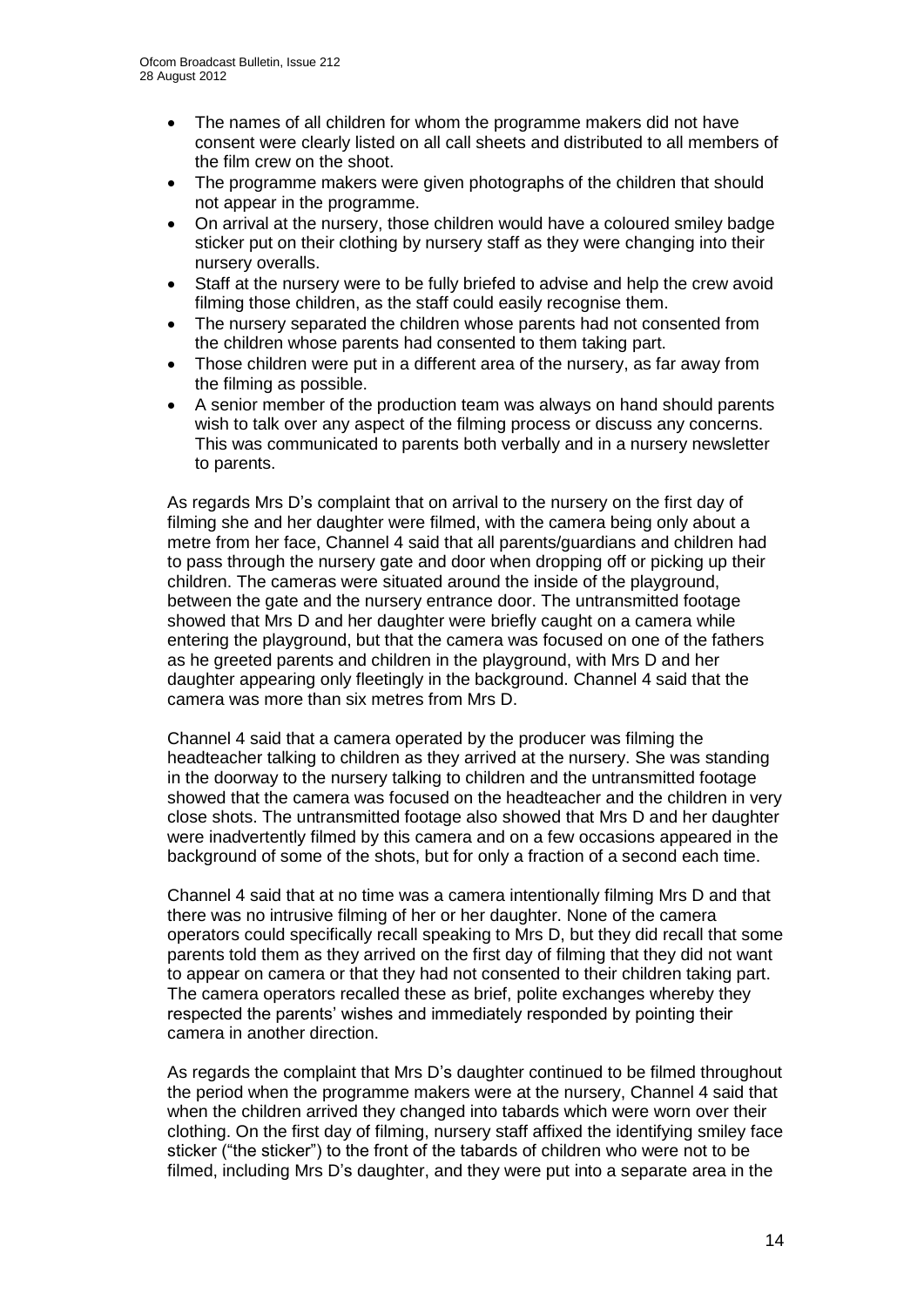nursery, where they continued with their daily activities. When the children went outside for their morning break, staff moved the stickers to the front of their jackets and when they returned, the sticker was moved back onto the front of the tabards and the children were again separated from the children who were being filmed.

Channel 4 said that the shot in which Mrs D's daughter appeared in the excerpt included in the programme broadcast on 22 February 2012 was filmed on the first morning when the children were returning to the classrooms after the morning break. The untransmitted footage showed that Mrs D's daughter was filmed for four seconds in a line of children walking through the door of the classroom and was then caught on camera in the background and appeared very briefly, for one second. Channel 4 accepted that Mrs D's daughter was filmed at this point without consent and said that both Channel 4 and the programme makers sincerely apologised for this. Channel 4 said that it could be seen from the untransmitted footage that the sticker was not on Mrs D's daughter's tabard, so the camera operator did not identify her at that point as one of the children who were not to be filmed. Channel 4 said that it appeared that the sticker had fallen off as Mrs D's daughter came back into the school after morning break. The untransmitted footage showed that, on the first morning of filming, Mrs D's daughter was only in the room where filming was taking place for a total of 16 seconds and as soon as she was spotted by nursery staff she was taken out of the room. Channel 4 said that the programme makers were therefore confident that as soon as Mrs D's daughter was spotted, the sticker would have been reapplied to her and she would have been placed with the other children who were not being filmed. Channel 4 said that Mrs D's daughter did not continue to be filmed throughout the period of filming and that the programme makers took great care to adhere to the protocol.

Channel 4 accepted that Mrs D's daughter was filmed without her parents' consent, but did not accept that on the first day of filming they were filmed with the camera only one metre from Mrs D's face, nor that her daughter continued to be filmed throughout the period that the production team were filming at the nursery.

Channel 4 said that filming in the playground was undertaken with the informed consent of the nursery and of the individuals whom the cameras were following. Channel 4 acknowledged that Mrs D had not consented to her daughter being filmed, but submitted that the filming in the playground did not amount to an unwarranted infringement of her privacy, as Mrs D knew that there would be cameras at the school that day and the cameras were clearly visible and openly filming when they arrived. Filming was outside in the playground next to the street and was reasonable and proportionate, with the aim being to capture on film the dads' first morning at the school, with decisions about what material would be included in the broadcast programme to be made later on. Mrs D and her daughter were only very briefly caught on film in the background in a semi-public place as they arrived at the school. They were not targeted, approached or asked to speak to camera. Channel 4 argued that Mrs D's daughter did not have a legitimate expectation of privacy in respect of this filming, but said that if she did have such an expectation, the filming and any infringement of Mrs D's daughter's privacy was warranted, given the rights to freedom of expression of the nursery staff, other parents and children, Channel 4 and the programme makers in relation to filming for a programme with a clear public interest.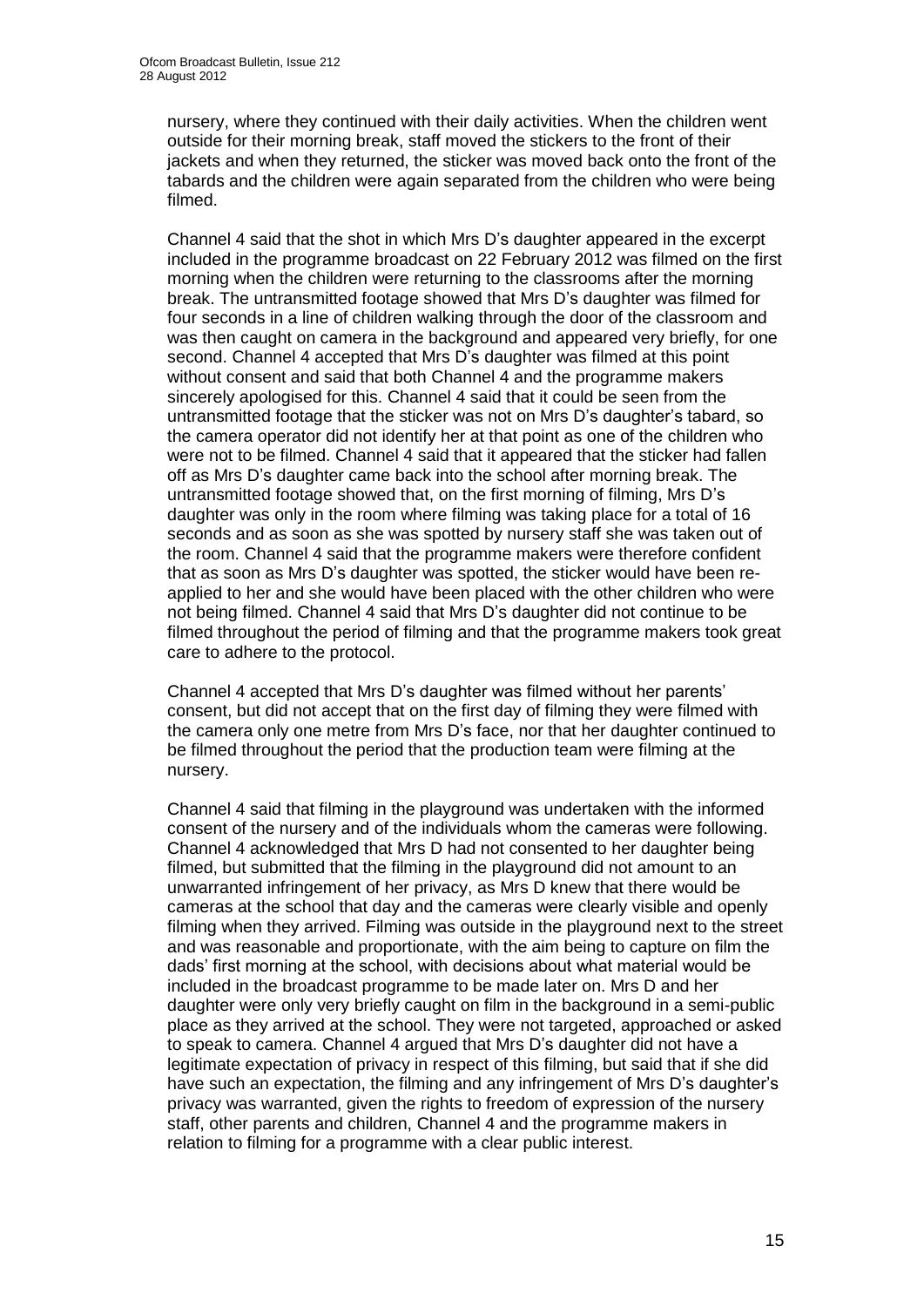Channel 4 accepted that Mrs D's daughter had a legitimate expectation of privacy in respect of filming of her inside the nursery and that she was inadvertently filmed contrary to the express wishes of her mother and in spite of the careful measures that had been put in place in order to try to avoid this happening. However, Channel 4 said that, if the filming in the nursery did amount to an unwarranted infringement of her privacy, it was not a serious infringement for a number of reasons:

- she was filmed only briefly and as part of a group walking into a classroom;
- she was not targeted or picked out:
- the camera was a reasonable distance away from her; and
- she did not speak to camera and, on broadcast, she was not named or identified other than her face being shown fleetingly.

Mrs D also complained that her daughter's privacy was unwarrantably infringed in the programme as broadcast in that:

b) A full face shot of her daughter was included in the excerpt promoting the following week's programme, from which she was clearly identifiable. This was despite the fact Mrs D had specifically informed the programme makers in writing that she did not consent to her daughter being filmed at all.

In response, Channel 4 said that Mrs D's daughter appeared for three seconds in the excerpt promoting the following week's programme. Channel 4 said that protecting the privacy of contributors and, in particular, ensuring that the children whose parents had not consented did not appear in the broadcast programme was of paramount importance to the programme makers. In conjunction with the nursery, the production team put together a folder containing photographs of the children who were not to be included in the programme to be used by the producer and the director during the edit to check that those children were not accidently included or identifiable in the programme. During the edit, the production team also looked out for any children wearing the sticker. Channel 4 said that during the final stages of the edit, the production manager and the executive producer used the photographs and looked for children wearing the sticker to do a further cross check of the programme. It was also agreed that the headteacher and another member of the nursery staff would view the programme during the editing process with the principal aim of identifying any children whose parents had not consented to their inclusion in the programme who may have been inadvertently filmed and included in the programme, so they could be removed from the programme or blurred so that they would not be identifiable.

Channel 4 accepted that, regrettably, despite the rigorous checks and controls that the programme makers had put in place, a very brief shot of Mrs D's daughter was broadcast in the excerpt. Channel 4 said that, if such filming and broadcast did amount to an unwarranted infringement of Mrs D's daughter's privacy, it was not a serious infringement for the reasons set out under head a) above.

Channel 4 also accepted that Mrs D's daughter was clearly visible in the excerpt, but said that she would not be identifiable to anyone other than those closest to her, particularly as both the production team and nursery staff failed to identify her in this shot in the programme prior to broadcast. Mrs D's daughter was not named and no other personal details about her were revealed. Although she was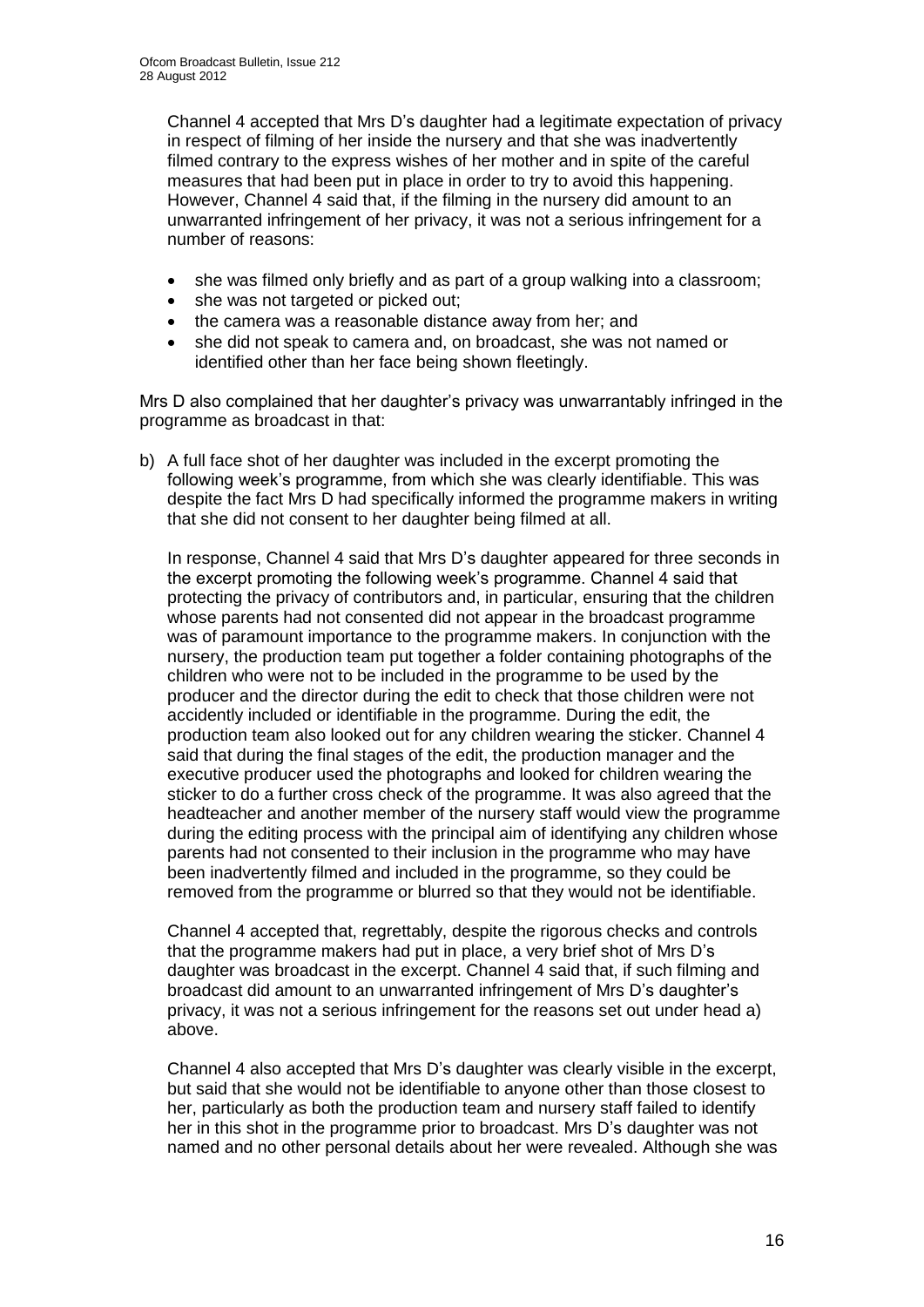in the nursery, she was not doing anything of a particularly private nature, but was fleetingly shown walking into a classroom along with other nursery children.

Channel 4 said that there was a clear public interest in raising awareness of and highlighting the fundamental role that men play in raising children. By recognising the importance of a male role model in children's lives and education from their early years, the series aimed to show that childcare was a tough and very rewarding job, which was equally suitable for men and women. The series was supported by child welfare and childcare organisations including the National Day Nurseries Association, Daycare Trust and the Preschool Learning Alliance.

Channel 4 said it was a matter of some frustration that in spite of all the measures that were put in place the image Mrs D's daughter was missed in the edit and ended up being broadcast. The programme makers had apologised to the family and immediately upon being notified Channel 4 and the programme makers took the matter seriously and took swift and decisive steps to ensure that there would be no further broadcast of an identifiable shot of Mrs D's daughter.

### **Decision**

Ofcom's statutory duties include the application, in the case of all television and radio services, of standards which provide adequate protection to members of the public and all other persons from unjust or unfair treatment and unwarranted infringement of privacy in, or in connection with the obtaining of material included in, programmes in such services.

In carrying out its duties, Ofcom has regard to the need to secure that the application of these standards is in the manner that best guarantees an appropriate level of freedom of expression. Ofcom is also obliged to have regard, in all cases, to the principles under which regulatory activities should be transparent, accountable, proportionate and consistent and targeted only at cases in which action is needed.

In reaching its decision, Ofcom carefully considered all the relevant material provided by both parties. This included a recording of the programme as broadcast and transcript, a recording of untransmitted footage and both parties' written submissions.

In Ofcom's view, the individual's right to privacy has to be balanced against the competing rights of the broadcasters to freedom of expression. Neither right as such has precedence over the other and where there is a conflict between the two, it is necessary to intensely focus on the comparative importance of the specific rights. Any justification for interfering with or restricting each right must be taken into account and any interference or restriction must be proportionate.

This is reflected in how Ofcom applies Rule 8.1 of the Code which states that any infringement of privacy in programmes, or in connection with obtaining material included in programmes, must be warranted.

a) Ofcom first considered the complaint that Mrs D's daughter's privacy was unwarrantably infringed in connection with the obtaining of material included in the programme in that footage of her daughter was filmed despite the fact that Mrs D had not signed a consent form and had specifically stated in writing that she did not consent to her daughter being filmed.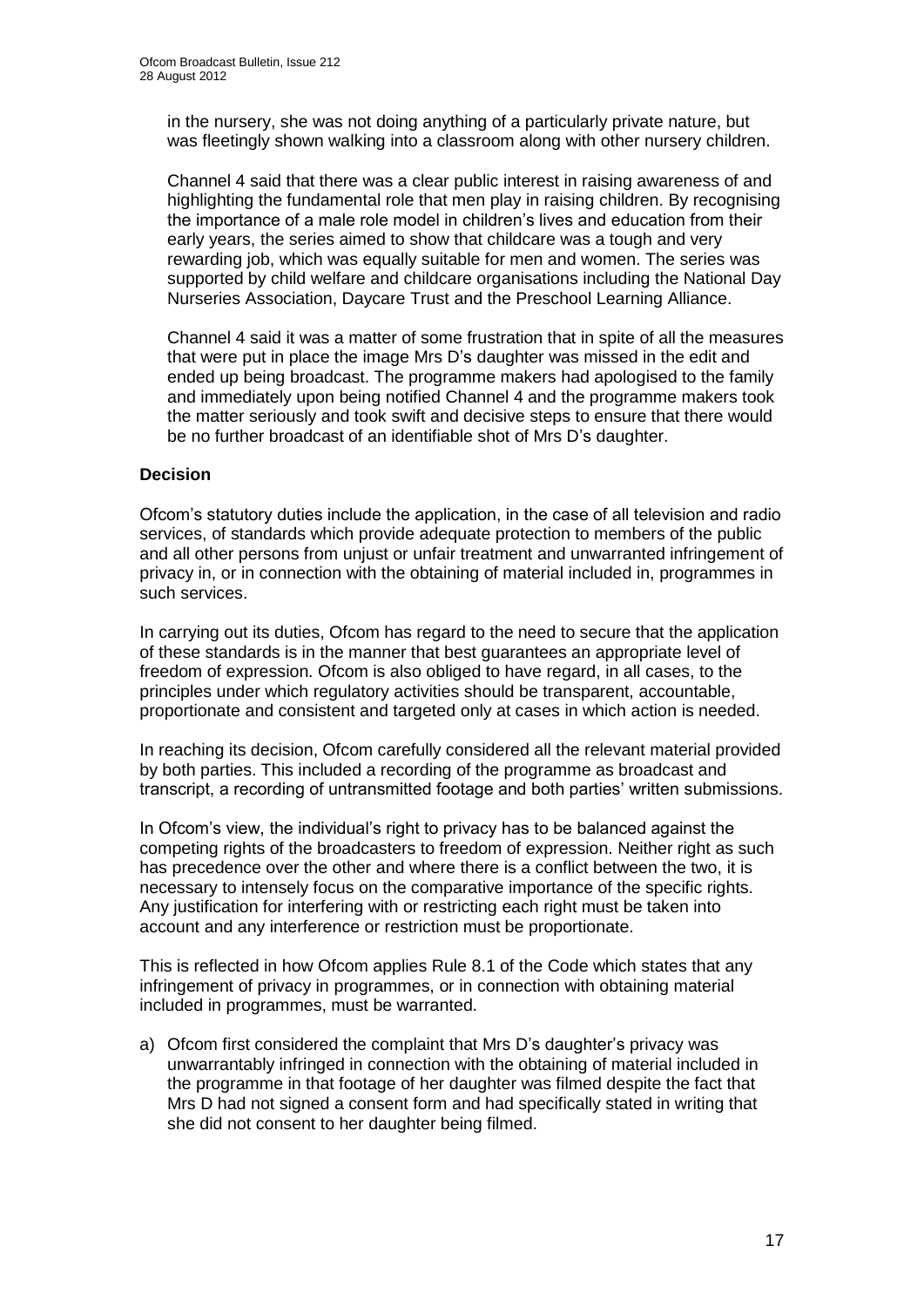In considering this part of the complaint, Ofcom had regard to Practice 8.5 of the Code, which states that any infringement of privacy in the making of a programme should be with the person's consent or be otherwise warranted.

In considering whether Mrs D's daughter's privacy was unwarrantably infringed in connection with the obtaining of material included in the programme, Ofcom first considered the extent to which she could have legitimately expected that footage of her would not be filmed.

Ofcom noted that Mrs D's daughter was filmed both on arrival at the nursery on the first day of filming and again during the course of that day. Ofcom noted the programme makers' position that they could not give a categorical assurance that Mrs D's daughter would not be filmed at all, as there was a risk of inadvertent filming, and also noted the extensive steps that were taken prior to the filming to ensure that the children whose parents had not consented to their participation in the programme were not filmed. Mrs D had made it clear that her daughter was not to be filmed and the programme makers and the nursery had put in place numerous measures intended to ensure that she was not filmed and that, in case of inadvertent filming, that any footage would not be included in the programme.

Taking all these factors into account, Ofcom took the view that Mrs D's daughter had a legitimate expectation of privacy in that she would not be filmed.

Having taken into account that Mrs D's daughter had a legitimate expectation of privacy, it was necessary for Ofcom to go on to consider whether any potential infringement of privacy was warranted, and to weigh the broadcaster's competing right to freedom of expression and the audience's right to receive information and ideas without unnecessary interference.

Ofcom noted Channel 4's submission that there was a distinction between the filming in the playground and the filming within the nursery on the basis that the filming in the playground was in a semi-public place and was reasonable and proportionate. Ofcom acknowledged that there was some distinction between the filming in the playground and the filming within the nursery. However, given Mrs D's clear stipulations to the programme makers and the nursery that she did not wish her daughter to be filmed and given the clear intention on the part of the programme makers not to film her, Ofcom took the view that filming of her both in the playground and later within the nursery was an infringement of her privacy.

Ofcom took the view that, in general terms, there was a legitimate public interest in investigating the role played by men in raising children and the scope for men to take up child care as a career. However, Ofcom did not consider that there was any legitimate public interest in filming footage of Mrs D's three year old daughter in circumstances where parental consent had specifically been refused and where it was the programme makers' clear intention to exclude her from the filming due to the lack of parental consent. In these circumstances, it was not warranted for the footage of Mrs D's daughter to be filmed without consent.

On balance, taking account of all the circumstances of this case, Ofcom concluded that the broadcaster's right to freedom of expression and the audience's right to receive information and ideas without interference, did not outweigh Mrs D's daughter's expectation of privacy. Ofcom found therefore that Mrs D's daughter's privacy was unwarrantably infringed in connection with the obtaining of material included in the programme.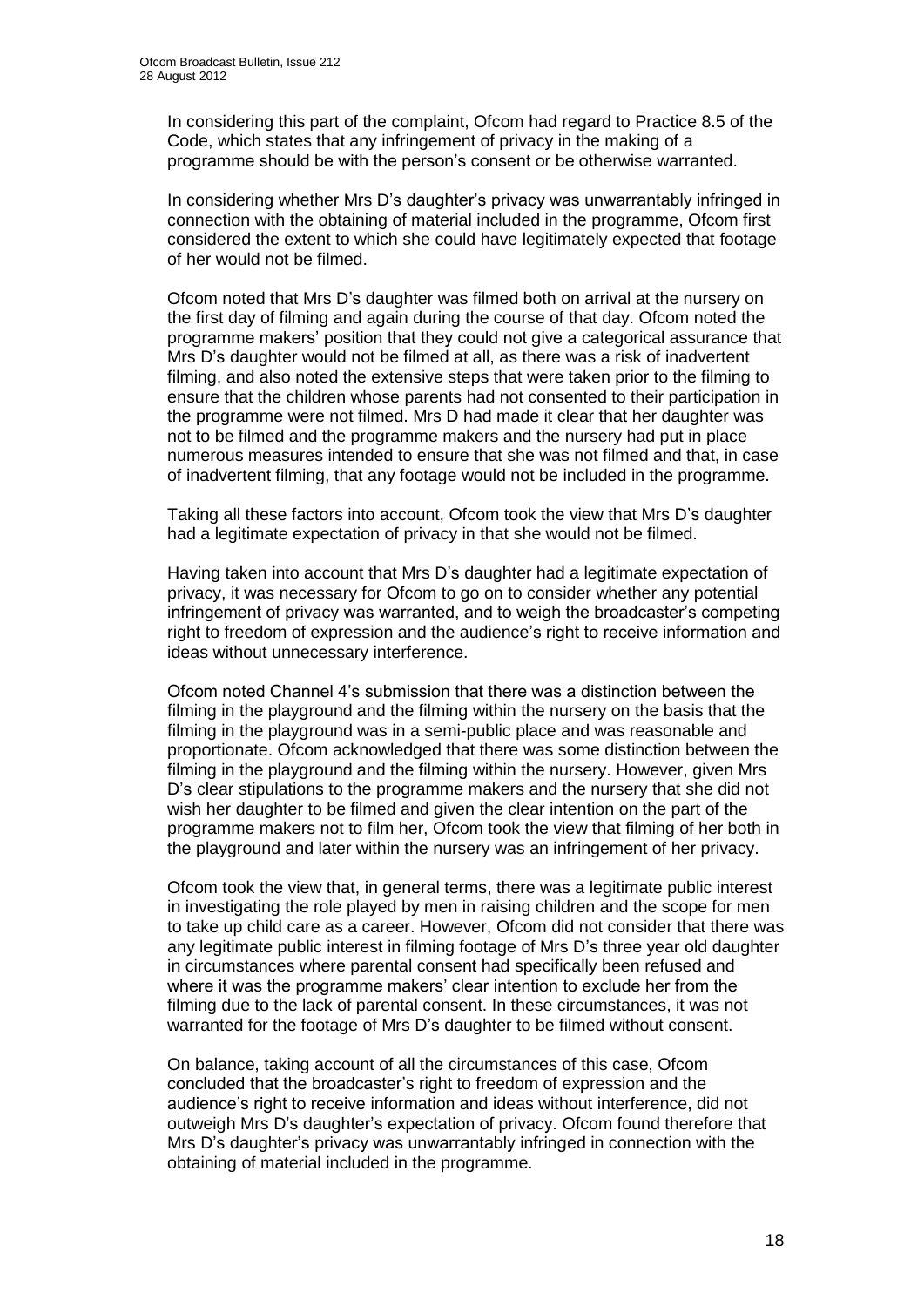b) Ofcom then considered the complaint that Mrs D's daughter's privacy was unwarrantably infringed in the programme as broadcast in that a full face shot of her daughter was included in the excerpt footage, from which she was clearly identifiable. This was despite the fact Mrs D had specifically informed the programme makers in writing that she did not consent to her daughter being filmed at all.

In considering Mrs D's complaint that her daughter's privacy was unwarrantably infringed in the programme as broadcast, Ofcom took into consideration Practice 8.6 of the Code, which states that if the broadcast of a programme would infringe the privacy of a person, consent should be obtained before the relevant material is broadcast, unless the infringement of privacy is warranted. Ofcom also had regard to Practice 8.20 of the Code, which states that broadcasters should pay particular attention to the privacy of people under sixteen, and Practice 8.21, which states that where a programme features an individual under sixteen or a vulnerable person in a way that infringes privacy, consent must be obtained from: a parent, guardian or other person of eighteen or over in loco parentis; and wherever possible, the individual concerned; unless the subject matter is trivial or uncontroversial and the participation minor, or it is warranted to proceed without consent.

In considering whether Mrs D's daughter's privacy was unwarrantably infringed in the programme as broadcast, Ofcom first considered the extent to which she could have legitimately expected that footage of her would not be broadcast.

Ofcom considered the complaint in the context of the requirement in the Code that particular attention must be paid to the privacy of people under the age of sixteen years and noted that Mrs D's daughter was three years old at the time of the broadcast of the programme in which footage of her appeared.

Ofcom noted that the programme followed three fathers as they went to work at the nursery. The programme included footage of children in the playground and in the nursery building and, in the excerpt promoting the following week's programme, a group of children was shown lining up to go into a class room. This brief clip included Mrs D's daughter, who was visible for three seconds.

Ofcom also considered the nature of the footage and the context in which it was used in the programme. Ofcom noted that the clip was shown as an excerpt promoting the following week's programme and that it showed Mrs D's daughter lining up with other children to go into a classroom. She was second in the line and was clearly visible. This clip was accompanied by commentary which said: *"…we'll be working in this exclusive Chelsea nursery"*. Ofcom noted that nothing was said to draw particular attention to Mrs D's daughter and that she was not the focus of the programme or the excerpt promoting the next programme.

Ofcom also noted that the footage of Mrs D's daughter that was included in the programme was filmed in a nursery, a place where filming would normally attract a high expectation of privacy.

Ofcom noted that Mrs D had also made it clear on a number of occasions that her daughter was not to be included in the programme and that extensive steps were taken by the programme makers, with the assistance of staff at the nursery, to ensure that footage of her was not included in the programme. In these circumstances, Ofcom took the view that Mrs D's daughter had a legitimate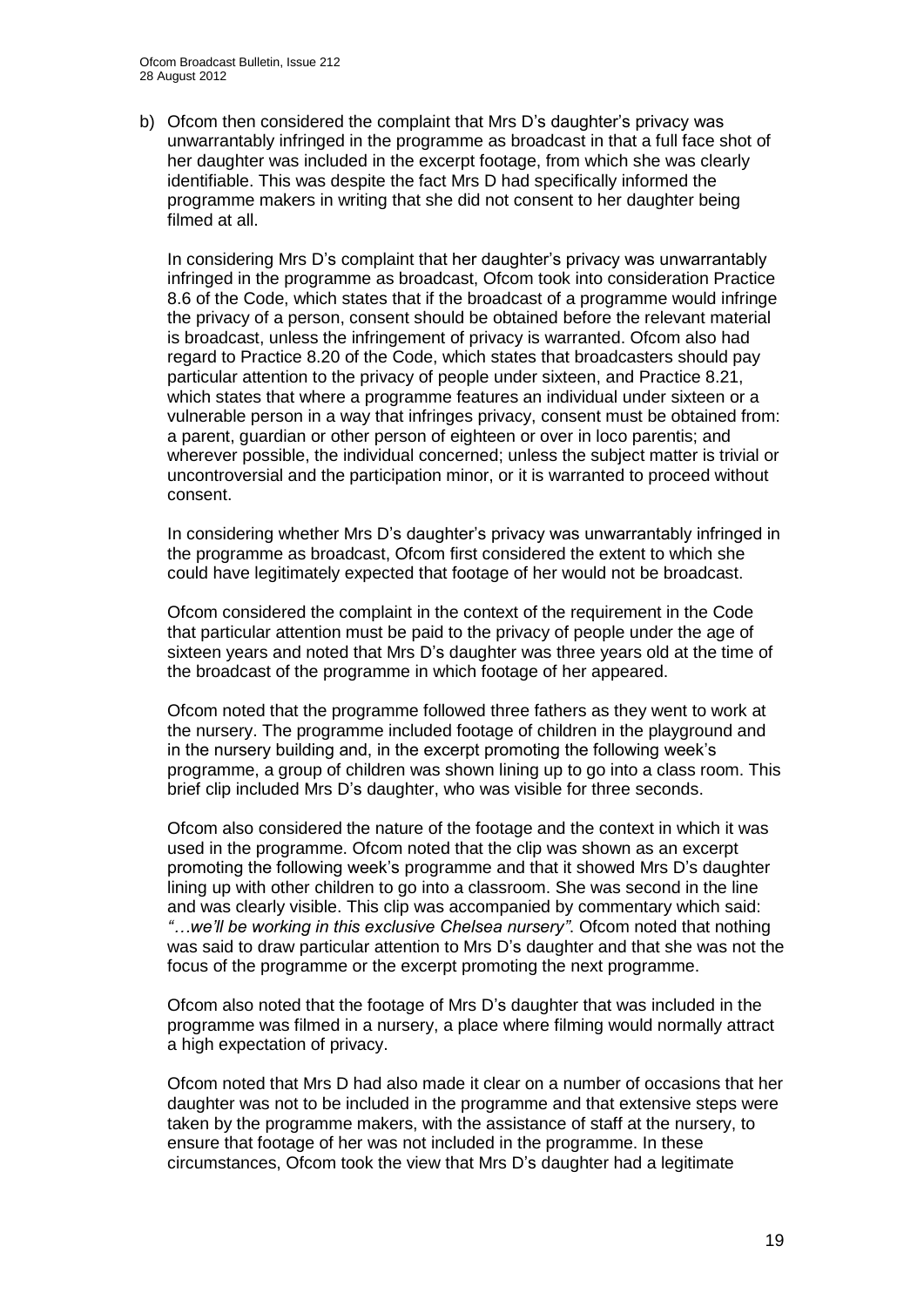expectation of privacy in that footage of her filmed at the nursery would not be included in the programme and broadcast.

Having formed the view that Mrs D's daughter had a legitimate expectation of privacy, Ofcom considered whether or not her privacy was unwarrantably infringed as a result of the inclusion of the footage in the programme. In doing so, Ofcom considered the broadcaster's competing right to freedom of expression and the audience's right to receive information and ideas without unnecessary interference.

Ofcom acknowledged that the footage of her that was included in the programme lasted only three seconds and that she was not named or identified. However, Ofcom also took the view that she was clearly visible and identifiable, notwithstanding the fact that the programme makers and nursery staff did not realise during the editing process that she had been inadvertently included. Section 3(4)(h) of the Communications Act 2003 requires Ofcom, in performing its duties, to have regard to the vulnerability of children. Ofcom also considered the requirement in Practice 8.20 for broadcasters to pay particular attention to the privacy of people under sixteen and the requirement in Practice 8.21 for consent from a parent - unless the subject matter is trivial or uncontroversial and the participation minor, or it is warranted to proceed without consent. In Ofcom's view, although the footage was brief, it was a relatively close up shot of a child, whose mother had explicitly refused consent for her inclusion in the programme.

As set out in its decision under head a) above, Ofcom took the view that, in general terms, there was a legitimate public interest in investigating the role played by men in raising children and the scope for men to take up child care as a career. However, Ofcom did not consider that there was any legitimate public interest in broadcasting footage (albeit very brief) of Mrs D's daughter in circumstances where she was only three years old, where parental consent had specifically been refused and where it was clearly the programme makers' intention to exclude her from the programme due to the lack of parental consent. In these circumstances it was not warranted for the footage of Mrs D's daughter to be included without consent.

Ofcom noted the extensive measures taken by both the programme makers and the nursery to try to prevent the broadcast of any material in the programme which might unwarrantably infringe the privacy of Mrs D's daughter. Nonetheless, these measures were not effective in this case and that footage of the child was inadvertently included in the programme. On balance, taking account of all the circumstances, Ofcom concluded that the broadcaster's right to freedom of expression and the audience's right to receive information and ideas without interference, did not outweigh Mrs D's daughter's expectation of privacy. Therefore, Ofcom found that Mrs D's daughter's privacy was unwarrantably infringed in the programme as broadcast.

**Accordingly, Ofcom has upheld Mrs D's complaint of unwarranted infringement of privacy in connection with the obtaining of material included in the programme and in the programme as broadcast.**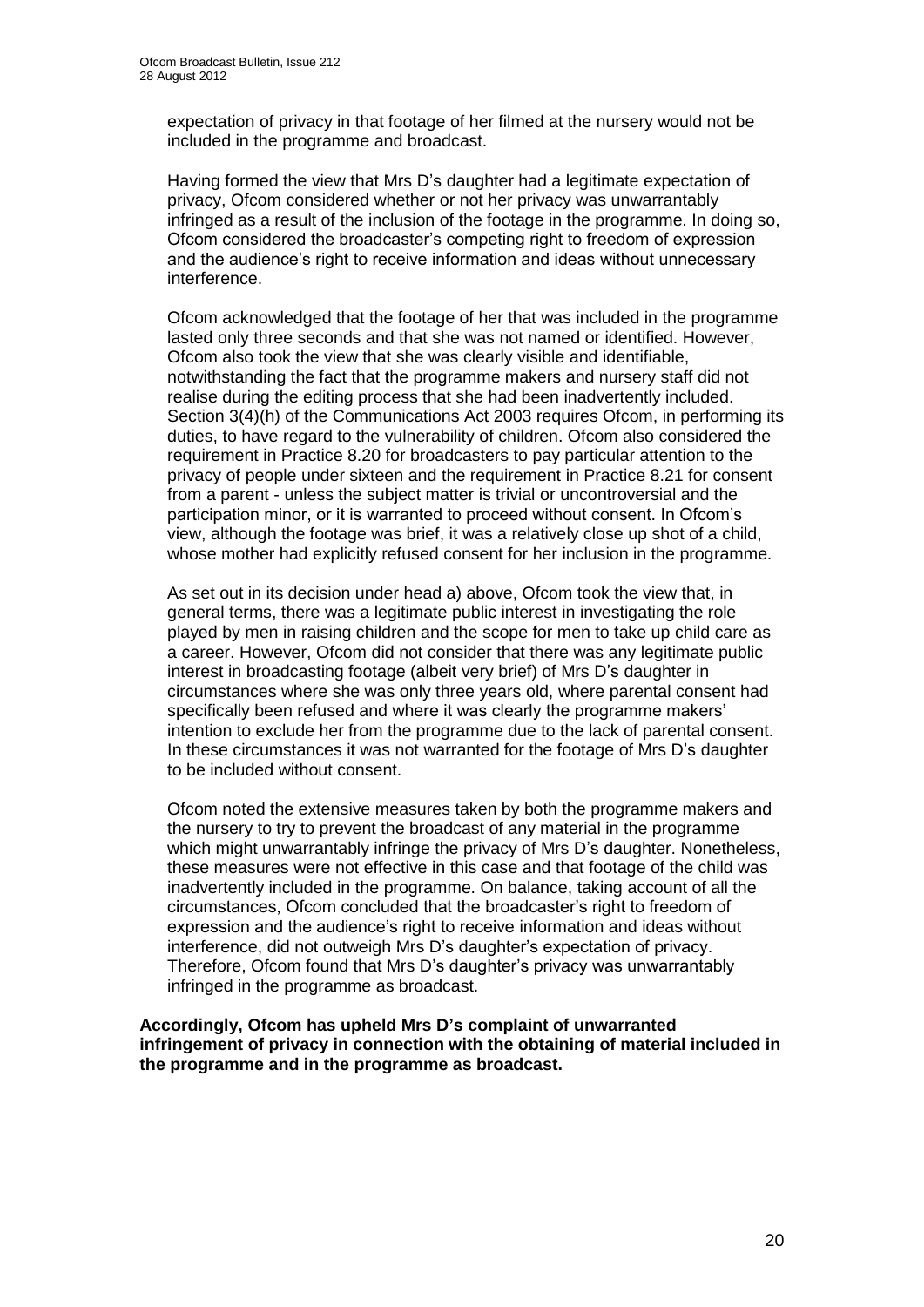# **Not Upheld**

### **Complaint by Ms E** *How Sex Works, BBC Three, 23 January 2012*

**Summary**: Ofcom has not upheld this complaint of unwarranted infringement of privacy made by Ms E.

The programme, which was about sex within long-term relationships, included Mr E (Ms E's ex-husband) talking about his experience of erectile dysfunction.

Ms E complained to Ofcom that her privacy was unwarrantably infringed in the programme as broadcast.

In summary Ofcom found that there was no unwarranted infringement of Ms E's privacy in the programme as broadcast because in the particular circumstances of this case the intrusion into her privacy was warranted by the public interest and further justified by Mr E's right to freedom of expression in matters of direct relevance and importance to him.

### **Introduction**

On 23 January 2012, BBC Three broadcast an episode of *How Sex Works* which formed part of a series of programmes in BBC Three's "Sex Season". This particular episode focused on "how sex and relationships change as we move in to long-term relationships".<sup>1</sup>

One of the people featured in the programme was a man called *"Alan"*, who is the exhusband of the complainant, Ms E. The narrator introduced Alan [i.e. Mr E] as *"*a *35 year old taxi-driver from Glasgow, who got married in 2004"*. Alan explained that during the first few years of his marriage he had a *"great sex-life"*, however this changed after his children were born. He said:

*"after my kids were born, that's when it went pear-shaped...basically halfway through sex I could just feel myself....my penis just getting softer and softer until such time as it was no use*.*"*

Alan then explained how this affected his confidence and the various treatments he had sought to deal with his condition.

Following the broadcast of the programme, Ms E complained to Ofcom that her privacy was unwarrantably infringed in the programme as broadcast**.**

### **Summary of the complaint and broadcaster's response**

In summary, Ms E complained that her privacy was unwarrantably infringed in the programme as broadcast in that the programme broadcast comments made by her ex-husband, concerning personal details of their sex life, without her consent or knowledge. Ms E added that she is a very private person and was therefore devastated and humiliated that this information was discussed in the programme without her consent.

1

 $1$  Description provided on the BBC website.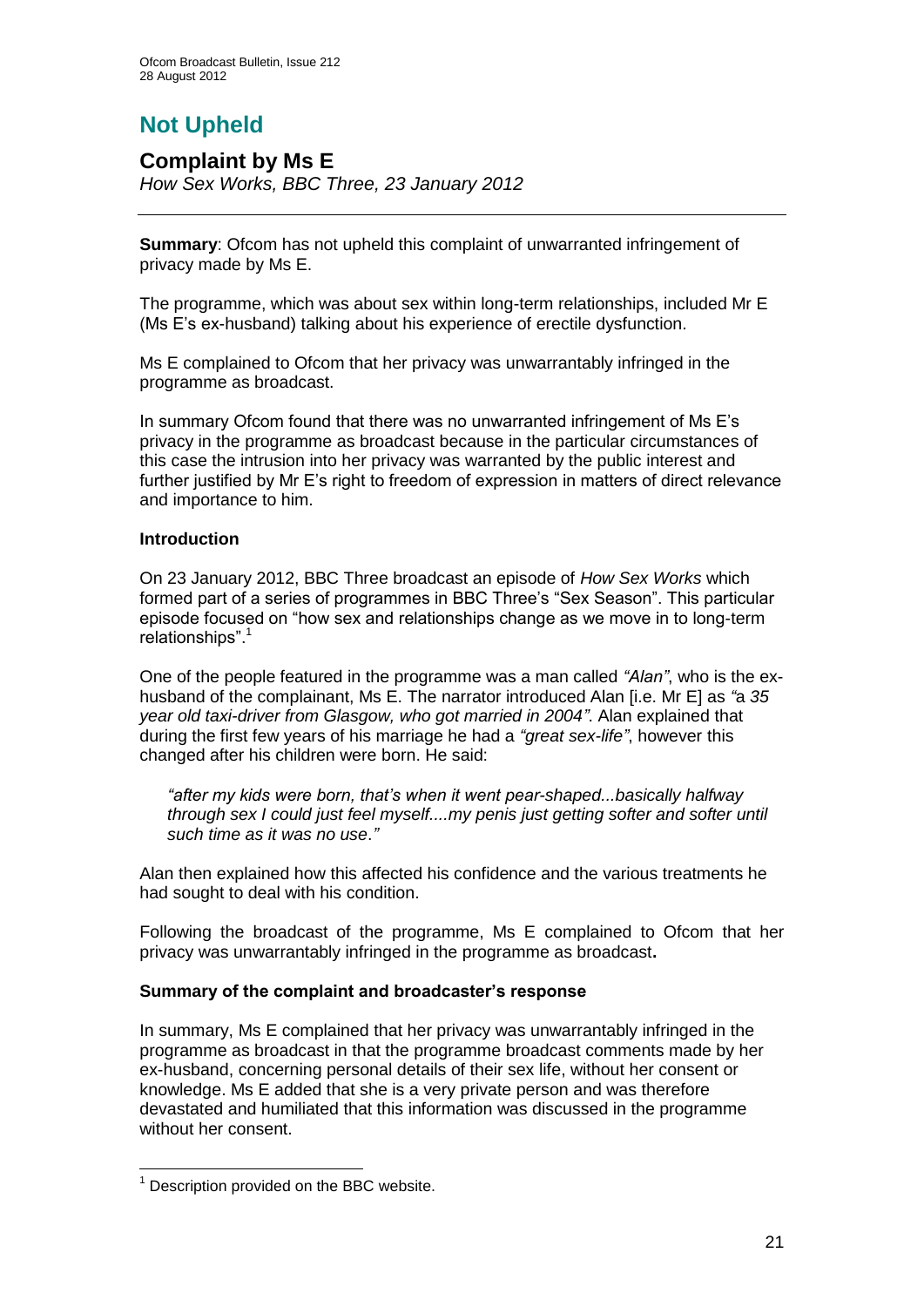By way of background Ms E said that she only found out that these personal details were broadcast in the programme from her partner, who in turn was informed by his friends.

In response, the BBC said that one of the issues considered in the programme was how *"sex doesn't necessarily become more straightforward"* as one settles into a long-term relationship and that this section of the programme included a discussion about erectile dysfunction featuring Ms E's ex-husband, Mr E. The broadcaster said that Mr E was identified only as *"Alan...*a *35 year old taxi-driver from Glasgow, who got married in 2004"* and that he described how, after his children were born, he began to experience difficulties while having sex. He described how this made him feel a failure and how he had tried, first, medication, and then a hydraulic pump to address his problem. The broadcaster said that the programme made clear that Mr E and his wife had since parted and that he was still in need of the hydraulic pump in order to successfully have sex. It added that the interview with Mr E was intercut with factual material describing how such difficulties can be caused by insufficient arterial blood flow to the penis, what might cause this, and how various remedies such as Viagra and the pump used by Mr E work in addressing the problem.

The BBC accepted that in many circumstances, Ms E would enjoy a reasonable expectation of privacy in relation to a discussion about her sex life with Mr E. However, it argued that in this case any expectation of privacy she might otherwise enjoy was outweighed by Mr E's right to express himself freely on matters which deeply affect his own life and that therefore Ms E did not have a reasonable expectation that Mr E should not, without her consent, disclose matters which were personal to him as well as to her. The BBC added that Mr E felt strongly that he wanted to contribute to a public discussion and the dissemination of information on a subject which had affected him profoundly. He believed that his contribution would be valuable to others facing similar difficulties.

In this context the BBC referred to a previous Ofcom complaint which concerned a couple's post-breakup dealings with the Child Support Agency<sup>2</sup>. The BBC observed that in its decision on this case Ofcom said that it:

*…recognised that Ms T was concerned not to have matters relating to her private and family life disclosed in public. However, Ofcom also acknowledged Mr W's right to freely express himself on matters that have affected his own life and that of his child.* 

Ofcom also concluded that:

1

*… while the contributions from Mr W, in relation to past payments to Ms T and his dealings with the CSA, were personal to both Ms S and Mr W it was reasonable*  for him to choose to disclose them. Taking this balance of factors into account, it *was Ofcom's view that while Ms T might have had a general expectation that information which was personal to her would not be disclosed in the public domain without her consent, she did not have a reasonable expectation, in these specific circumstances, that Mr W should not disclose matters of this nature that were personal to him as well as to her.* 

 $2$  Complaint by Ms T on behalf of herself and her son H, Northwest Tonight, BBC1 (Northwest), 30 June 2006.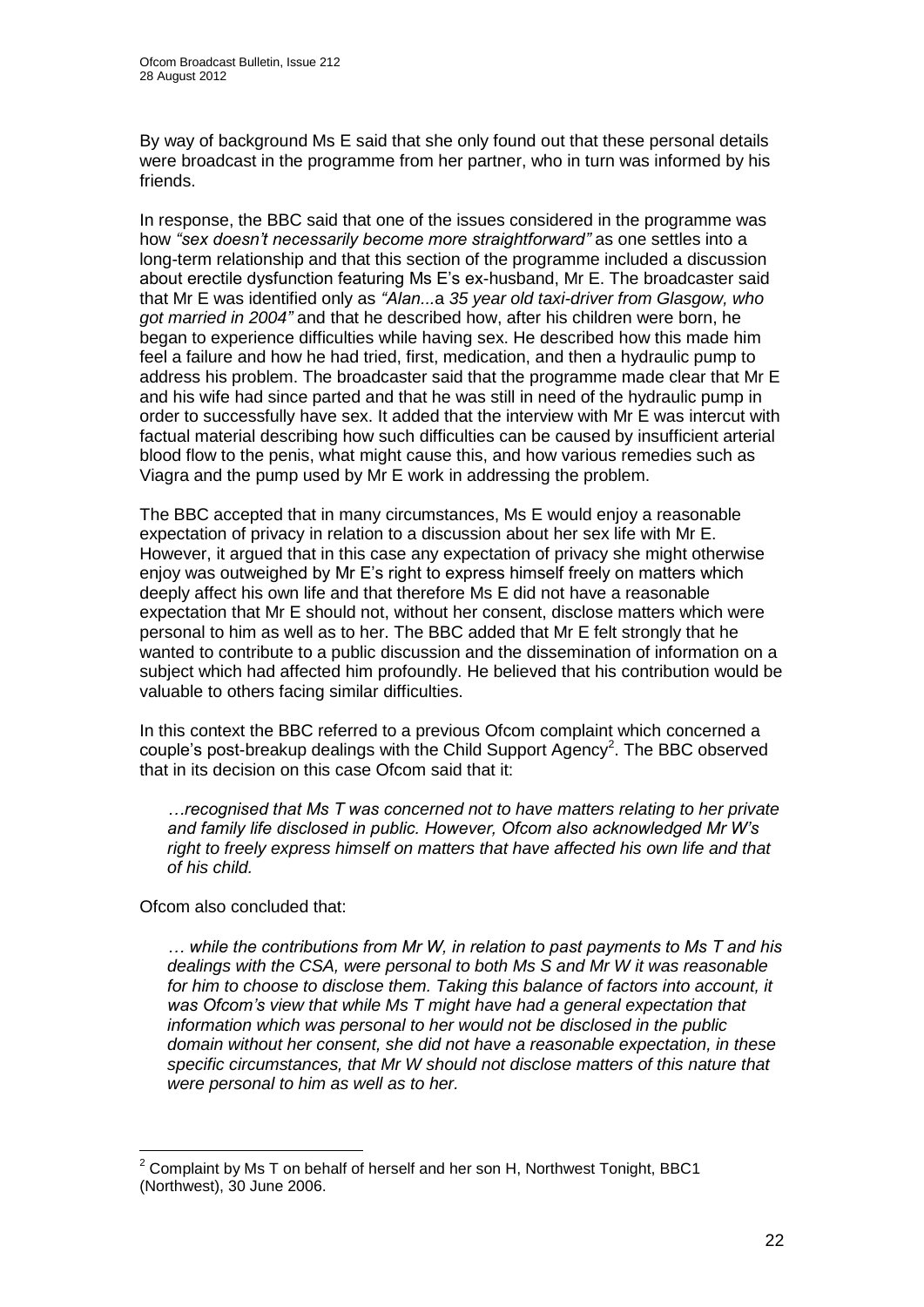*Given that Ms T's expectation of privacy was not reasonable in the circumstances of this case, Ofcom found that there was no infringement of her privacy.*

The BBC argued that the circumstances of the present case are directly comparable to this earlier case and that the issues at stake are the same. In addition, it said that given that it was made clear in the *How Sex Works* programme that no responsibility attached to Ms E for the difficulties which Mr E faced (as evidenced from the fact that he was still, even after the end of his marriage, having to use the pump) the matters disclosed were, if anything, more his property than hers.

By way of background, the BBC explained that it was at Mr E's insistence that his former wife's consent was not sought. He believed strongly that it was his right to disclose personal information relating to himself if he so wished, especially if by doing so he could perform a service to those similarly afflicted.

However, the BBC also said that if Ofcom considers that Ms E had a reasonable expectation of privacy in these circumstances it believed that any infringement of her privacy in the broadcast of this programme was warranted in the public interest.

It said that any infringement of privacy which Ms E may have suffered was considerably mitigated by the way in which Mr E was presented. In particular, by the fact that he was identified only by his first name and the fact that he lived in Glasgow. The BBC said that while this information would have made Ms E identifiable, this would have been only to the relatively small group of people who might have recognised Mr E and known that she had previously been married to him. It added that no details of Mr and Ms E's sex life were given other than that Mr E, at a certain stage, began to experience difficulties for which, it was clear from the narrative, she bore no responsibility.

The BBC also said that any residual infringement of Ms E's privacy would have been amply warranted by the public interest in producing a programme on issues such as this which would have been of considerable comfort and assistance to those suffering from similar difficulties. It said that Mr E's story was not presented gratuitously but was embedded in a contextual discussion of the causes of and possible remedies for difficulties such as those he experienced and that this was shown within a specialist factual series exploring the science behind sex.

### **Representations on Ofcom's preliminary view**

In response to Ofcom's preliminary view in this case (which included the BBC's response to the complaint), Ms E's main points were in summary as follows.

Ms E said that because the section of the programme which included Mr E was filmed in a 'local' pub (and the broadcast included a clear image of the name of the pub) the programme indicated that her ex-husband came from the small town in which this pub was located rather than the much larger area of Glasgow. With regard to the infringement of her privacy, the issue was not whether the general public could identify who she was but that people known to her now know details about her sex life.

Ms E believed that in the preliminary view Ofcom did not give sufficient weight to her right to privacy, compared to the broadcaster's and Mr E's rights to freedom of expression and to the public interest in broadcasting this material given that nobody was at risk of any harm or any health risk and no illegal activities had taken place. She said that the comments made in the programme by her ex-husband concerned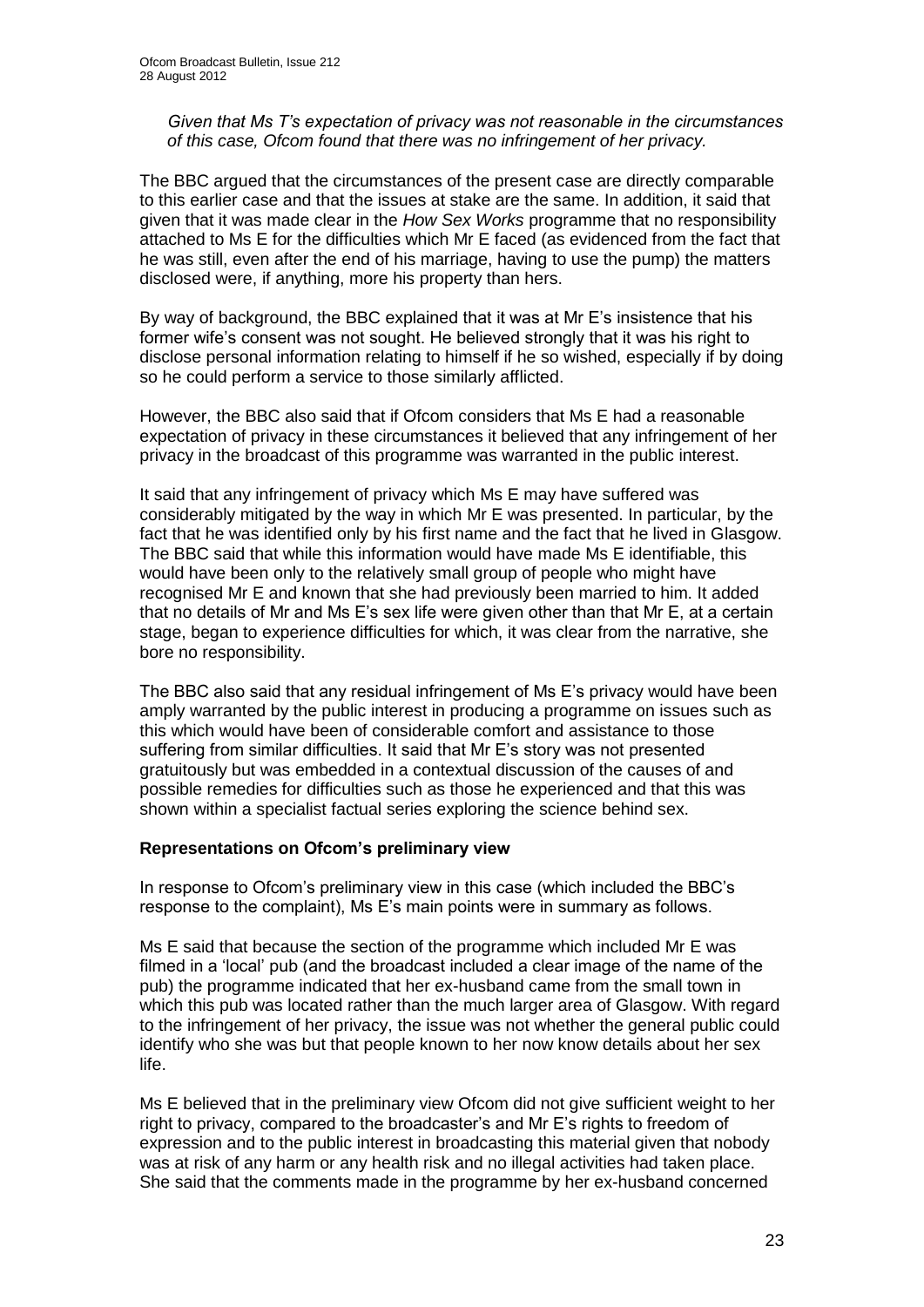personal details of her sex life in the programme and he could have participated in the programme without discussing their sex life.

In response the BBC disputed Ms E's argument that Mr E's place of residence might be discerned from the fact that he was shown being interviewed in a 'local' pub. It said that there was nothing in the programme to suggest that this pub was his 'local' pub and that given the programme made it clear he was a taxi driver viewers might just as plausibly have inferred that he chose to be interviewed some distance away from his home.

The BBC considered that Ofcom's preliminary view did give sufficient weight to Ms E's right to privacy and to the public interest. The BBC said programmes could serve the public interest by offering advice and information on health matters even where, as here, there might not be a direct risk of harm.

The BBC said the other main points raised by Ms E related to the issue of whether she had a reasonable expectation of privacy given the topics discussed and the personal information disclosed by her former husband in the programme. It noted that in its preliminary view Ofcom had concluded that Ms E did have an expectation of privacy but that this was limited by a number of factors (notably Ms E was not named in the programme, Mr E was not identified by his surname and no details of their sex life were included other than Mr E's statements that he had enjoyed it during the early years of their marriage and that he had subsequently started to suffer from erectile dysfunction). The BBC argued that none of these factors limiting Ms E's expectation of privacy was undermined by the new points raised by Ms E.

### **Decision**

Ofcom's statutory duties include the application, in the case of all television and radio services, of standards which provide adequate protection to members of the public and all other persons from unjust or unfair treatment and unwarranted infringement of privacy in, or in connection with the obtaining of material included in, programmes in such services.

In carrying out its duties, Ofcom has regard to the need to secure that the application of these standards is in the manner that best guarantees an appropriate level of freedom of expression. Ofcom is also obliged to have regard, in all cases, to the principles under which regulatory activities should be transparent, accountable, proportionate and consistent and targeted only at cases in which action is needed.

In reaching its decision, Ofcom carefully considered all the relevant material provided by both parties. This included a recording of the programme as broadcast and transcript and both parties' written submissions. Ofcom also took account of the representations relevant to the entertained complaint made by both Ms E and the BBC in response to being given the opportunity to comment on Ofcom's preliminary view on this complaint (which was not to uphold it). While Ofcom had regard to all of Ms E's and the BBC's comments in finalising this decision, it concluded that the further points raised by the parties did not materially affect the outcome of this complaint of unwarranted infringement of privacy.

In Ofcom's view, the individual's right to privacy has to be balanced against the competing rights of the broadcaster's to freedom of expression and the audience's right to receive information. Neither right as such has precedence over the other and where there is a conflict between the two, it is necessary to intensely focus on the comparative importance of the specific rights. Any justification for interfering with or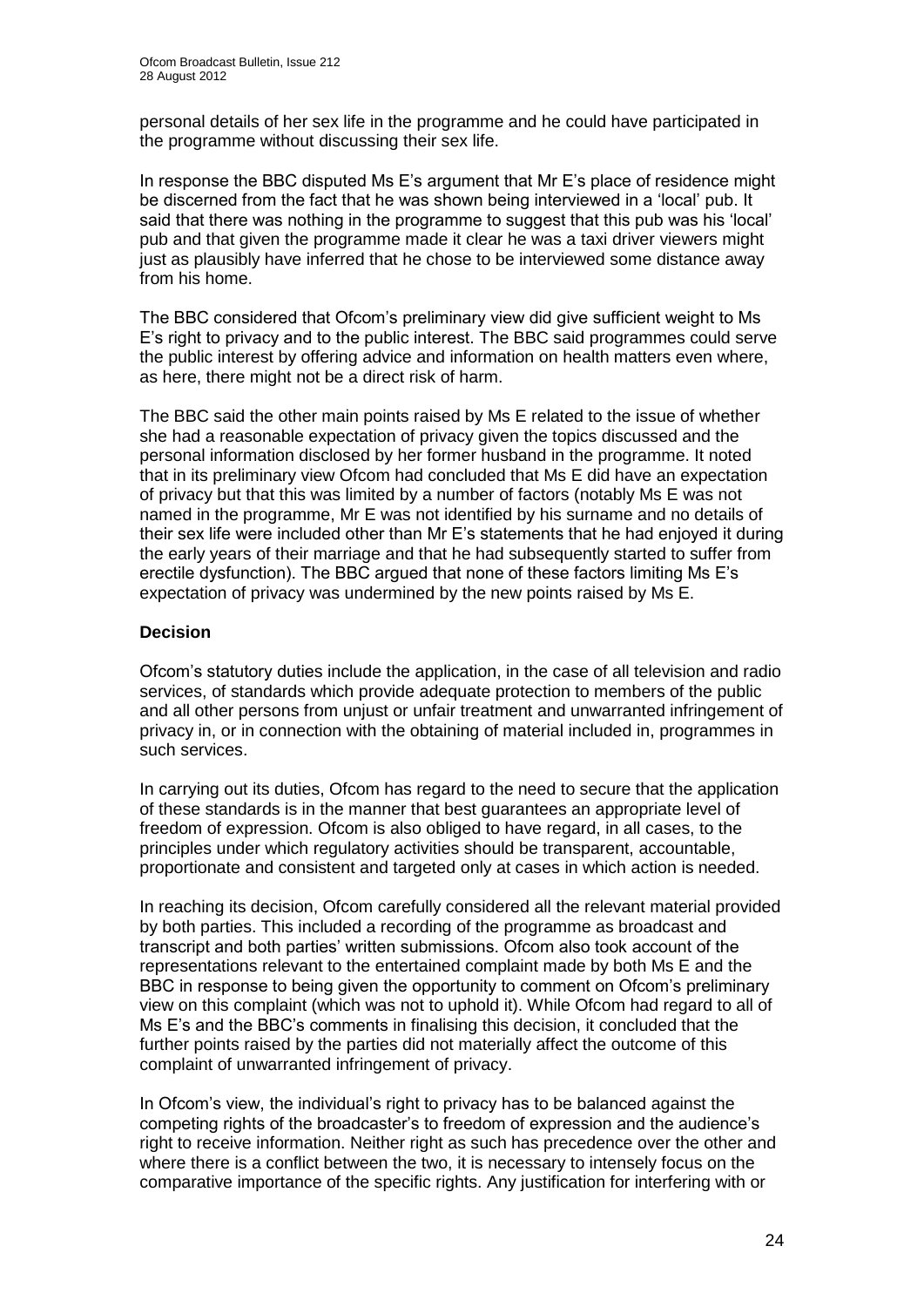restricting each right must be taken into account and any interference or restriction must be proportionate.

This is reflected in how Ofcom applies Rule 8.1 of the Code which states that any infringement of privacy in programmes, or in connection with obtaining material included in programmes, must be warranted.

Ofcom considered the complaint that Ms E's privacy was unwarrantably infringed in the programme as broadcast in that it included comments made by her ex-husband concerning personal details of their sex life, without her consent or knowledge.

In considering this head of complaint, Ofcom had regard to Practice 8.6 of the Code which states that if the broadcast of a programme would infringe the privacy of a person, consent should be obtained before the relevant material is broadcast, unless the infringement of privacy is warranted.

In order to establish whether or not Ms E's privacy was unwarrantably infringed in this respect, Ofcom first assessed the extent to which she had a legitimate expectation of privacy in respect of the broadcast of this material.

During the relevant section of the programme Ms E's ex-husband discussed the erectile dysfunction from which he started to suffer during his marriage to Ms E.

Ms E neither appeared nor was named in the programme and that her ex-husband was identified by his first name only. Ofcom also noted that several clear images of Mr E's face were included in the programme and that the programme disclosed not only Mr E's first name but also his age, his occupation, the name of the city in which he lived, the year in which he married and that fact that he and his wife were no longer together. Given these observations Ofcom considered that Ms E would have been identifiable as the former wife of Mr E. However, it also considered that this would only have been the case amongst the particular group of people who knew both Ms E and Mr E and that they had previously been married to each other. Ofcom noted the comments each party made about the broadcast in the programme of images of Mr E being interviewed in a 'local' pub – the name of which was shown in the programme. We noted that no indication was made in the programme that this pub was local to Mr E. However, we concluded that, even if some viewers had recognised the location of the pub in question, and inferred that it was located close to where Mr E lived, this would have had little material impact on the degree to which he (and through him Ms E) was identifiable. This was because the programme also included clear images of Mr E's face as well as his first name, his age and occupation and the name of the city in which he lived and worked – and therefore he would have been recognisable to anyone to whom he was already known.

With regard to the nature of the information disclosed, Ofcom noted that no information about Ms E specifically was included in the programme other than the fact that she and her former husband had had two children, and that at some point after the birth of their children he had started to suffer from erectile dysfunction.

In particular, Ofcom noted that Mr E made no adverse reflections upon Ms E in the programme. Rather he made it very clear that he considered that: he had had a *"great sex-life"* during the early years of his marriage; notwithstanding the fact that he had started to suffer from erectile dysfunction sometime after the birth of his children he considered that he had had *"two beautiful children"* with Ms E; and, without the hydraulic pump which he had had fitted to his penis he would still be unable to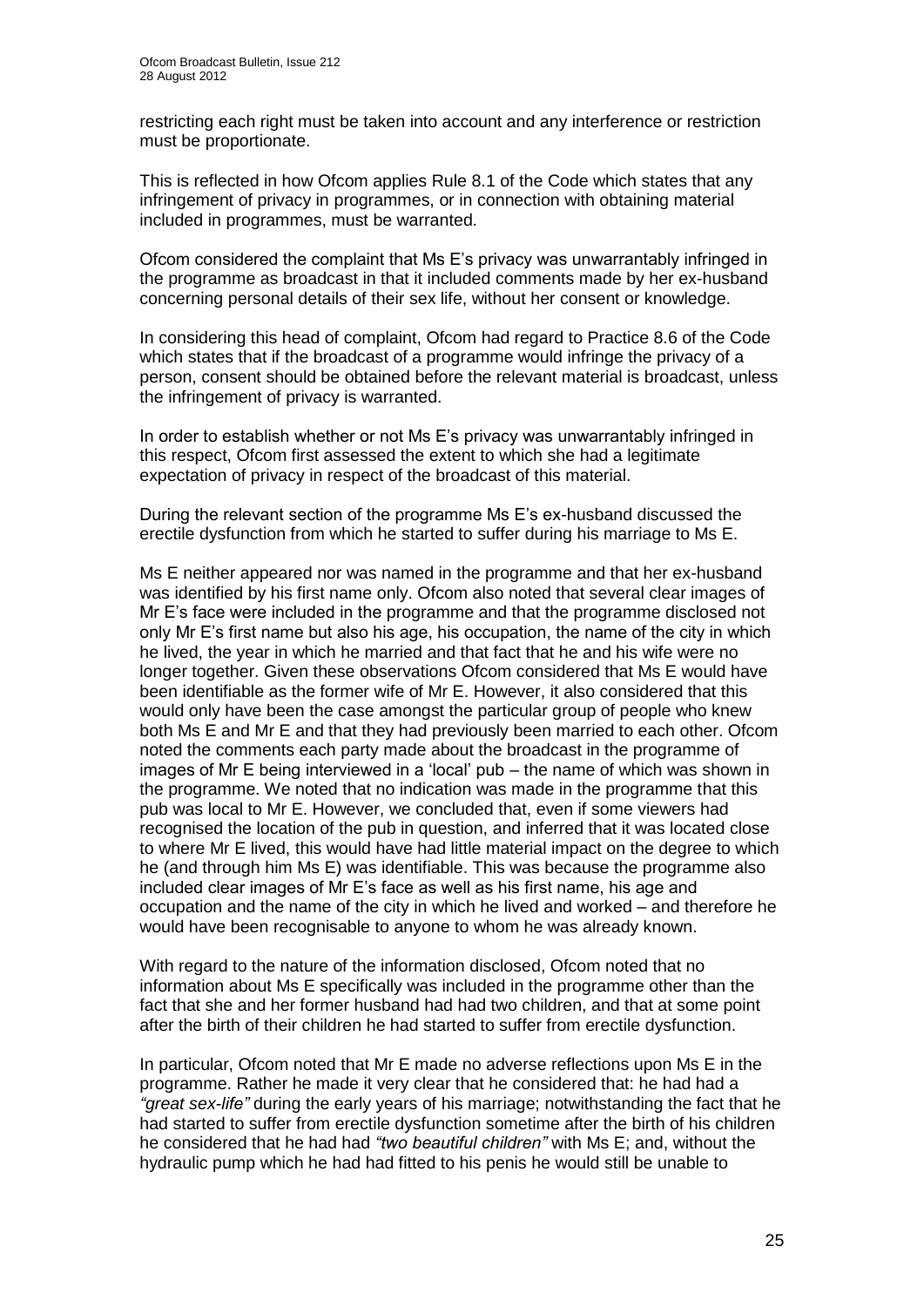1

maintain an erection and therefore his condition was not caused by or linked to his former relationship with Ms E.

Mr E's descriptions of how he felt about his erectile dysfunction prior to receiving treatment for it also plainly indicated that he regarded the condition from which he suffered to be his problem alone. For example, Mr E was shown saying:

*"Psychologically it does knock your confidence very badly, it's a lot of emotions, a lot of feelings inside that: 'I am a man here and I can't perform'...you feel like a failure, totally feel like a failure as if you are not a man basically..."* 

Lastly, Ofcom observed that the information which Mr E disclosed was presented within the context of an assessment of the incidence and causes of erectile dysfunction in the UK, a description of the physical processes that occur with this condition and the available treatments for men suffering from it.

Ofcom considered that the comments made by Mr E which concerned his sex life during his marriage were personal to Ms E (as well as to her former husband) and that therefore Ms E had a legitimate expectation of privacy regarding the inclusion of these comments in the programme as broadcast. However, we also considered that this expectation of privacy was limited because: Ms E was not named in the programme; Mr E was not identified by his surname (i.e. the name he shared with the complainant); and no details about Mr E's sex life with Ms E were included in the programme, other than the fact that Mr E had enjoyed his sex life during the earlier years of his marriage and that subsequently he started to suffer from erectile dysfunction.

Ofcom noted other factors which Ms E raised in her representations on the preliminary view (notably the nature of her relationship with her former husband, that the programme rendered her identifiable as the ex-wife of Mr E to people to whom she was already known and the fact that Mr E expressly desired the programme makers not to contact Ms E about his participation in the programme). However, these factors did not alter our view that the inclusion of Mr E's comments in the programme as broadcast intruded into Ms E's legitimate expectation of privacy, but that, as noted above, this expectation was limited.

We then went on to consider whether this intrusion was warranted.

In this context "warranted" has a particular meaning. It means that where broadcasters wish to justify an infringement of privacy as warranted, they should be able to demonstrate why in the particular circumstances of the case it is warranted. If the reason is that it is in the public interest, then the broadcaster should be able to demonstrate that the public interest outweighs the right to privacy<sup>3</sup>. As with all of our considerations of complaints of unwarranted infringement of privacy, in reaching our a decision on this case we intensely focused on the importance of the rights enshrined in Article 8 of the European Convention on Human Rights ("the ECHR") – the right to respect for private and family life – when balanced against the rights enshrined in Article 10 of the ECHR – the right to freedom of expression, which includes the right to hold opinions and to receive and impart information.

 $3$  Examples of public interest would include revealing or detecting crime, protecting public health or safety, exposing misleading claims made by individuals or organisations or disclosing incompetence that affects the public.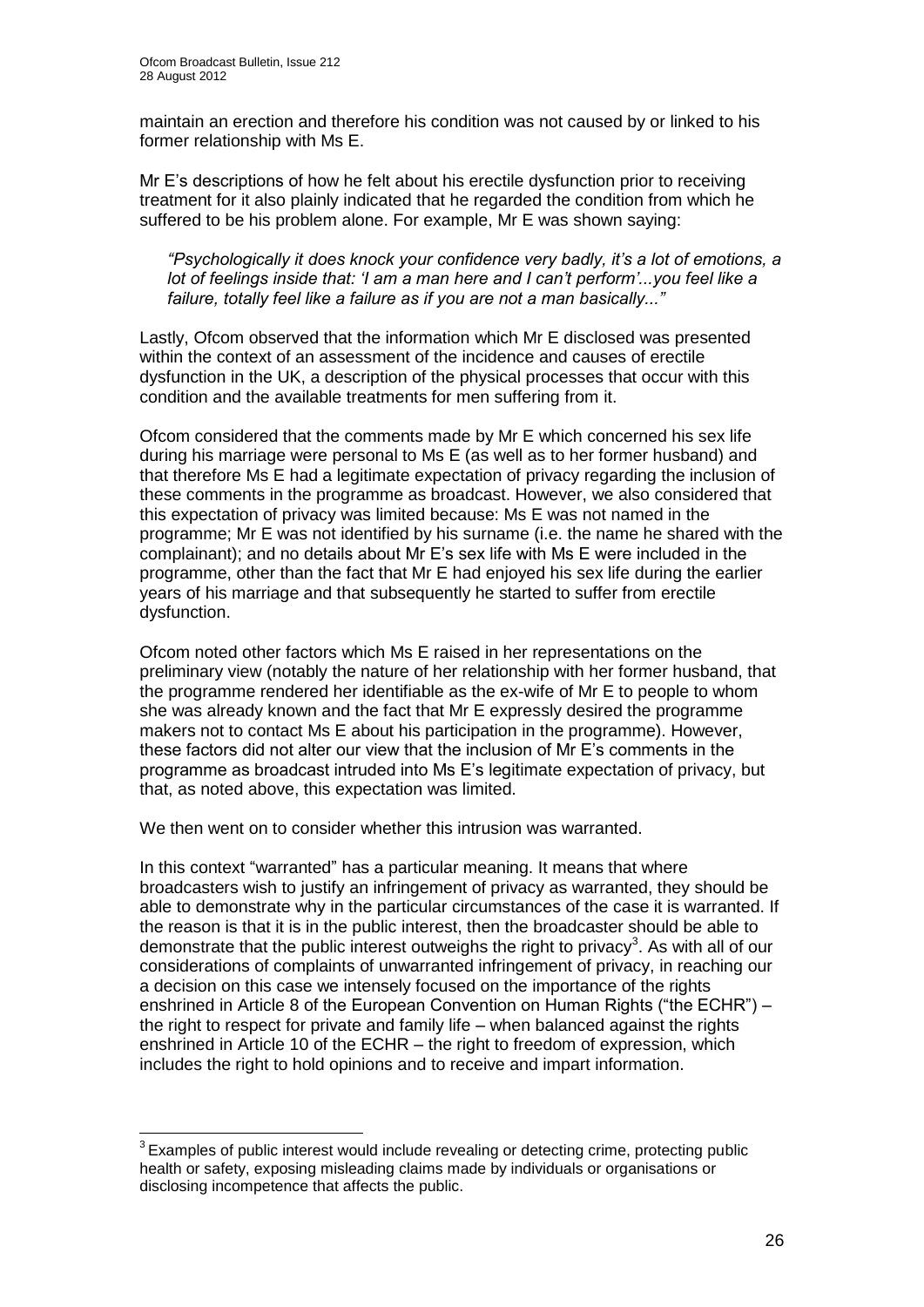With regard to Practice 8.6, Ofcom observed that Ms E did not give consent for the broadcast of the material in question. We recognised that matters relating to Ms E's sex life with her former husband were personal to her and that she would have preferred not to have had any such matters disclosed in public. We also recognised Mr E's right in accordance with his right to freedom of expression to discuss a matter (i.e. his erectile dysfunction) which was extremely personal to him and which had affected his own life so profoundly. In addition, there was a strong public interest in broadcasting the discussion of this issue (including Mr E's comments regarding his sex life during his former marriage) in that it may be of considerable comfort, assistance and interest to those in the audience suffering from similar difficulties to Mr E, and who had a right under their right to freedom of expression to receive this information.

Ofcom also took into consideration that, given the way in which this section of the programme was presented, viewers would have understood that Mr E disclosed the information that he suffered from erectile dysfunction to help other people who suffered from this condition and that although this condition started during his marriage in no way did he suggest his former wife was responsible for it.

In Ofcom's view the inclusion in the report of Mr E's comments regarding his sex life during his former marriage served the public interest. This was because their inclusion was integral to his first-hand account of his experience of erectile dysfunction the broadcast of which would have helped other people suffering from similar difficulties and informed the public about how such a condition can affect the individuals concerned.

After carefully balancing all the relevant factors, Ofcom considered that in the circumstances of this case Mr E's right to disclose this information outweighed Ms E's limited expectation of privacy in relation to the broadcast of this material. We had regard in particular to the facts that: the information was personal to Mr E as well as to Ms E, in the context of a programme taking a serious look at the condition from which he suffered; the significance of the broadcaster's and Mr E's rights to freedom of expression; and, the audience's right to receive information of this nature in the public interest was important.

We therefore concluded that the intrusion into Ms E's privacy by the inclusion of these comments in the programme in these particular circumstances was warranted, and there was no unwarranted infringement of Ms E's privacy in the programme as broadcast.

**Accordingly, Ofcom has not upheld Ms E's complaint of unwarranted infringement of privacy in the programme as broadcast.**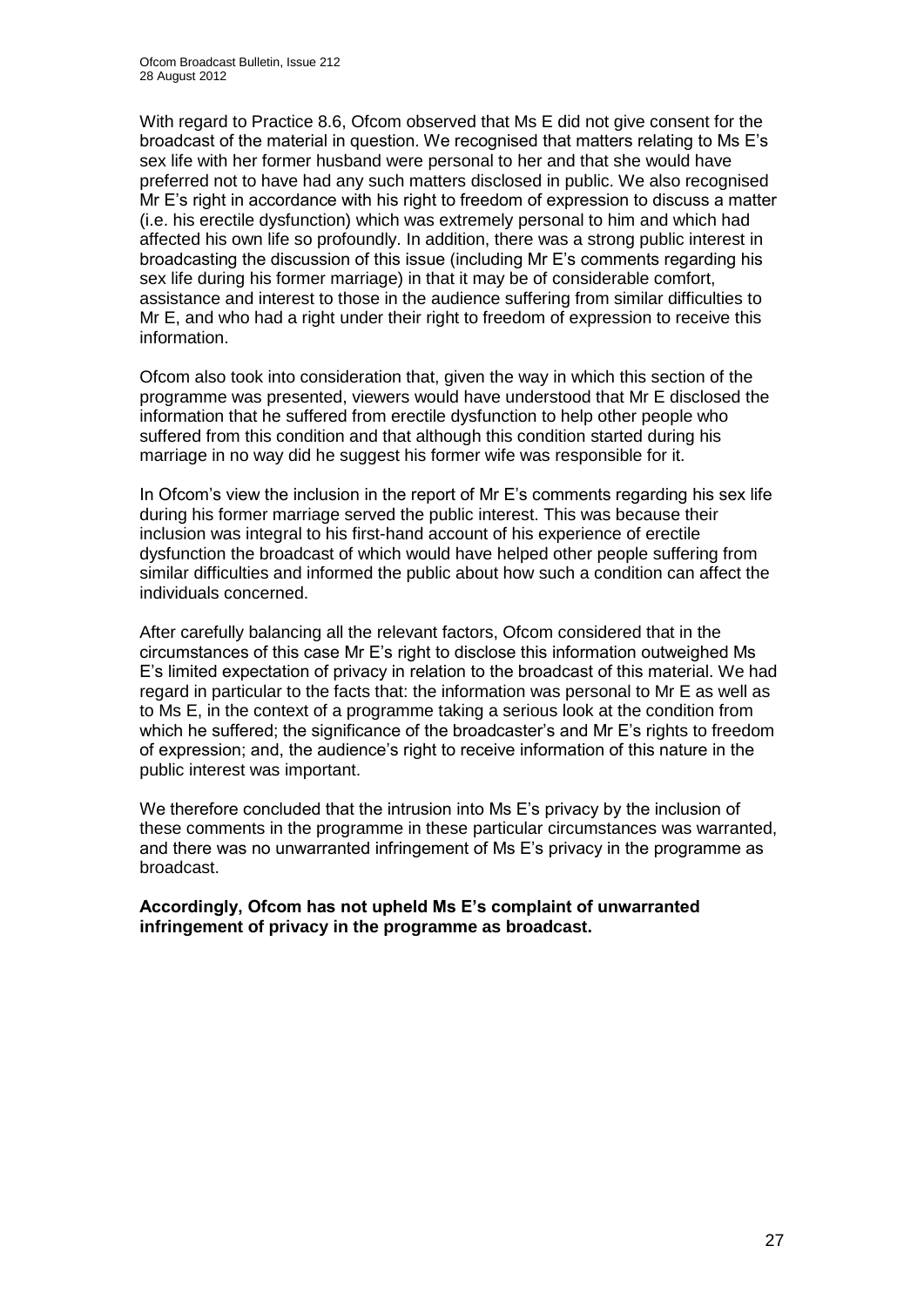# **Other Programmes Not in Breach**

# **Up to 6 August 2012**

| Programme                                                 | <b>Broadcaster</b> | <b>Transmission</b> | <b>Categories</b>                 |
|-----------------------------------------------------------|--------------------|---------------------|-----------------------------------|
|                                                           |                    | Date                |                                   |
| 4thought.tv                                               | Channel 4          | 13/02/2012          | Harm                              |
| Advertisements                                            | <b>SAB</b>         | n/a                 | Advertising minutage              |
| <b>Britain's Got Talent</b>                               | <b>ITV1 London</b> | 07/05/2012          | Premium rate services             |
| Coca-Cola: The Real Story<br><b>Behind The Real Thing</b> | <b>CNBC</b>        | 14/01/2012          | Promotion of<br>products/services |
| Saturday Live                                             | <b>BBC Radio 4</b> | 19/05/2012          | Crime                             |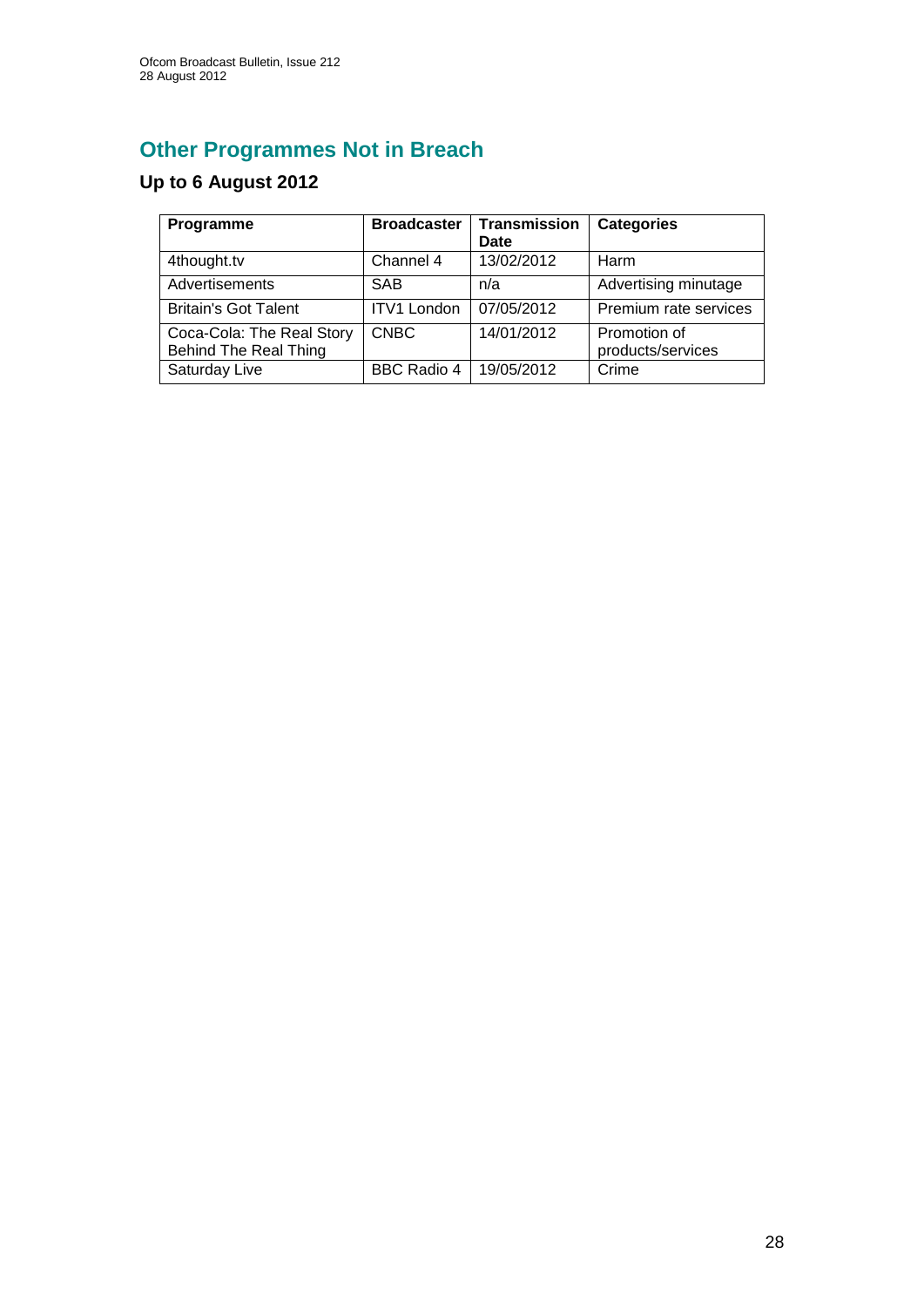# **Complaints Assessed, not Investigated**

### **Between 24 July and 6 August 2012**

This is a list of complaints that, after careful assessment, Ofcom has decided not to pursue because they did not raise issues warranting investigation.

| Programme                                      | <b>Broadcaster</b>                         | <b>Transmission Date</b> | <b>Categories</b>                           | <b>Number of</b><br>complaints |
|------------------------------------------------|--------------------------------------------|--------------------------|---------------------------------------------|--------------------------------|
| 118 118's sponsorship<br>of ITV Movies         | ITV4                                       | n/a                      | Generally accepted<br>standards             |                                |
| 2 Broke Girls                                  | E <sub>4</sub>                             | 26/07/2012               | Materially misleading                       | 1                              |
| 4Seven promotions                              | Channel 4                                  | 19/07/2012               | Materially misleading                       | 1                              |
| 50 Greatest Magic<br><b>Tricks</b>             | Watch                                      | 29/07/2012               | Offensive language                          | $\mathbf{1}$                   |
| Adult programming                              | n/a                                        | n/a                      | Sexual material                             | $\mathbf{1}$                   |
| Adult programming                              | Various                                    | n/a                      | Outside of remit / other                    | $\mathbf{1}$                   |
| Advertisements                                 | Various                                    | n/a                      | Advertising scheduling                      | 3                              |
| American Dad!                                  | BBC <sub>3</sub>                           | 26/07/2012               | Race<br>discrimination/offence              | 1                              |
| Argumental                                     | Dave                                       | 24/07/2012               | Religious/Beliefs<br>discrimination/offence | $\mathbf{1}$                   |
| Baseball                                       | <b>BBC Radio 5</b><br>Live Sports<br>Extra | 22/07/2012               | Outside of remit / other                    | $\mathbf{1}$                   |
| <b>BBC News</b>                                | BBC <sub>1</sub>                           | 08/12/2011               | Outside of remit / other                    | 1                              |
| <b>BBC News</b>                                | BBC <sub>1</sub>                           | 28/07/2012               | Outside of remit / other                    | 1                              |
| <b>BBC News</b>                                | BBC <sub>1</sub>                           | 29/07/2012               | Scheduling                                  | $\mathbf{1}$                   |
| <b>BBC News at One</b>                         | BBC <sub>1</sub>                           | 02/08/2012               | Scheduling                                  | $\mathbf{1}$                   |
| <b>BBC News at Six</b>                         | BBC <sub>1</sub>                           | 30/07/2012               | Generally accepted<br>standards             | 1                              |
| <b>BBC News at Ten</b>                         | BBC <sub>1</sub>                           | 30/07/2012               | Generally accepted<br>standards             | $\mathbf{1}$                   |
| <b>Big Yorkshire Breakfast</b>                 | <b>Pulse Radio</b>                         | n/a                      | Generally accepted<br>standards             | $\mathbf{1}$                   |
| Blackberry's<br>sponsorship of Sky<br>Atlantic | <b>Sky Atlantic</b>                        | 10/07/2012               | Materially misleading                       | $\mathbf{1}$                   |
| Blackberry's<br>sponsorship of Sky<br>Atlantic | <b>Sky Atlantic</b>                        | 15/07/2012               | Materially misleading                       | $\mathbf{1}$                   |
| <b>Bluebird Daytime</b>                        | SportxxxGirls                              | 24/07/2012               | Participation TV -<br>Harm                  | 1                              |
| <b>Breakfast</b>                               | BBC 1                                      | n/a                      | Advertising/editorial<br>distinction        | $\mathbf{1}$                   |
| <b>Breakfast Show</b>                          | Rock FM                                    | 13/07/2012               | Competitions                                | $\mathbf{1}$                   |
| <b>Britain's Secret</b><br><b>Treasures</b>    | ITV1                                       | 17/07/2012               | Materially misleading                       | $\mathbf{1}$                   |
| <b>Britain's Strangest Pets</b>                | Channel 5                                  | 01/08/2012               | Materially misleading                       | 9                              |
| Cards of Destiny                               | <b>MATV</b>                                | 03/08/2012               | Advertising content                         | $\mathbf{1}$                   |
| Casualty                                       | BBC <sub>1</sub>                           | 21/07/2012<br>22/07/2012 | Violence and<br>dangerous behaviour         | 6                              |
| <b>Channel Promotion</b>                       | Comedy<br>Central                          | 22/07/2012               | Hypnotic and other<br>techniques            | $\mathbf{1}$                   |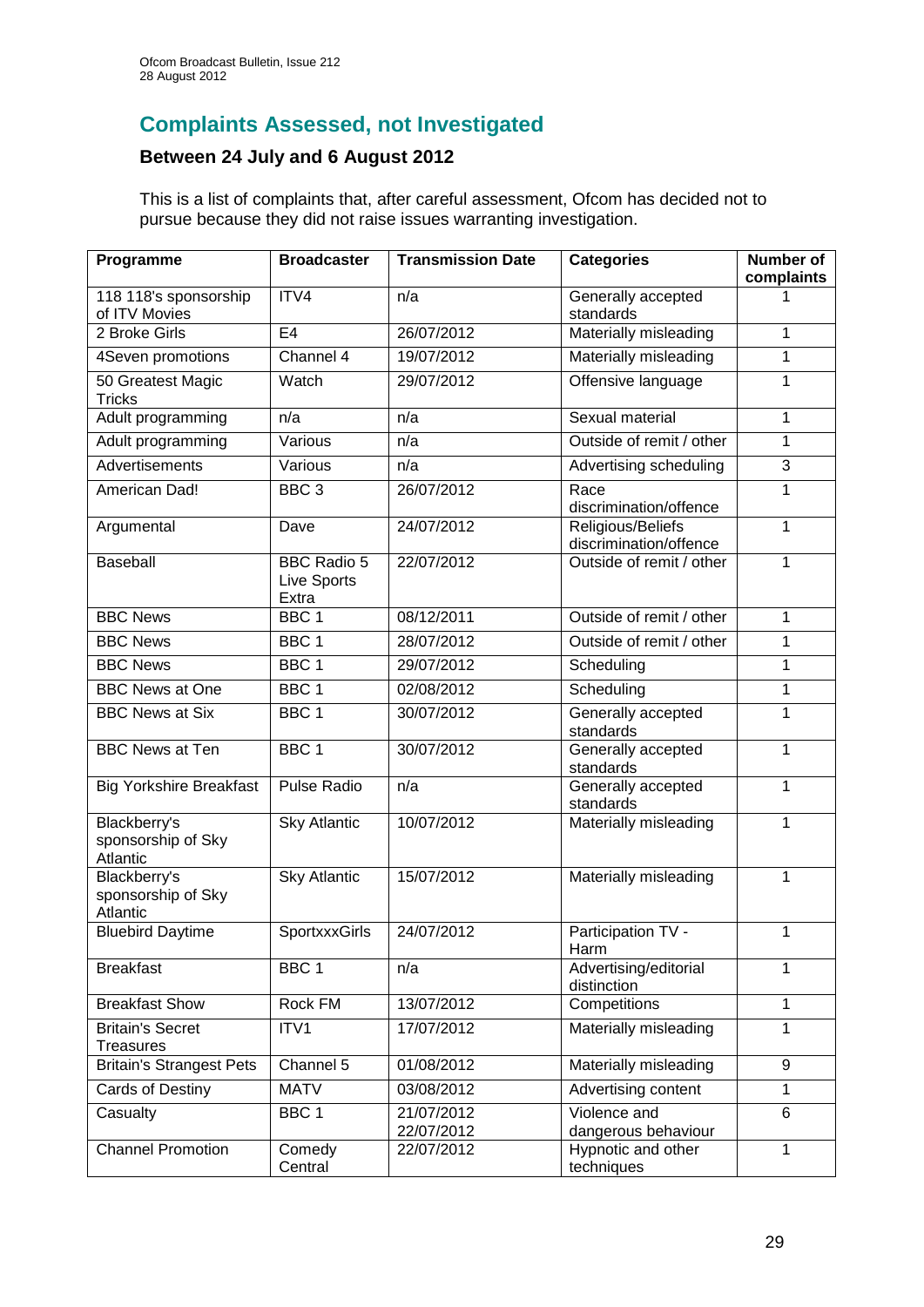| Cheekybingo.com's<br>sponsorship of The<br>Jeremy Kyle Show | ITV1                 | n/a        | Generally accepted<br>standards                 | $\overline{2}$ |
|-------------------------------------------------------------|----------------------|------------|-------------------------------------------------|----------------|
| <b>Chris Moyles</b>                                         | <b>BBC Radio 1</b>   | 20/06/2012 | Offensive language                              | 1              |
| Come Dine with Me                                           | Channel 4            | 22/07/2012 | Advertising/editorial<br>distinction            | 1              |
| Come Dine with Me                                           | Channel 4            | 31/07/2012 | Race<br>discrimination/offence                  | $\mathbf{1}$   |
| <b>Coronation Street</b>                                    | ITV1                 | 23/07/2012 | Offensive language                              | $\mathbf{1}$   |
| <b>Coronation Street</b>                                    | ITV1                 | 30/07/2012 | Drugs, smoking,<br>solvents or alcohol          | 1              |
| Daybreak                                                    | ITV1                 | 18/07/2012 | Generally accepted<br>standards                 | $\mathbf{1}$   |
| Deal or No Deal                                             | Channel 4            | 25/07/2012 | Generally accepted<br>standards                 | 1              |
| Doctors                                                     | BBC <sub>1</sub>     | 26/07/2012 | Generally accepted<br>standards                 | $\mathbf{1}$   |
| Don't Tell the Bride                                        | Really               | 22/07/2012 | Offensive language                              | 1              |
| Don't Tell the Bride                                        | Really               | 31/07/2012 | Offensive language                              | $\mathbf{1}$   |
| EastEnders                                                  | BBC <sub>1</sub>     | 23/07/2012 | Flashing images/risk to<br>viewers who have PSE | 1              |
| EastEnders                                                  | BBC <sub>2</sub>     | 30/07/2012 | Generally accepted<br>standards                 | 1              |
| Emmerdale                                                   | ITV1                 | 24/07/2012 | Crime                                           | 1              |
| Euro 2012 Live                                              | ITV1                 | 11/06/2012 | Generally accepted<br>standards                 | $\mathbf{1}$   |
| <b>Falling Skies</b>                                        | FX HD                | 13/07/2012 | Outside of remit / other                        | 1              |
| <b>Falling Skies</b><br>(competition)                       | <b>FX</b>            | 03/07/2012 | Competitions<br>1                               |                |
| Four Rooms                                                  | More4                | 30/07/2012 | Offensive language<br>1                         |                |
| Halfords' sponsorship<br>of Happy Motoring on<br>Dave       | Dave                 | n/a        | Generally accepted<br>1<br>standards            |                |
| Hirsty's Daily Dose                                         | Capital<br>Yorkshire | 27/06/2012 | Generally accepted<br>1<br>standards            |                |
| Hollyoaks                                                   | Channel 4            | 18/07/2012 | Race<br>discrimination/offence                  | 1              |
| Hollyoaks                                                   | Channel 4            | 18/07/2012 | Harm                                            | 1              |
| Horizon                                                     | BBC <sub>2</sub>     | 23/07/2012 | Advertising/editorial<br>distinction            | 1              |
| Horizon                                                     | BBC <sub>2</sub>     | 23/07/2012 | Advertising/editorial<br>distinction            | 1              |
| Hotel Inspector                                             | Channel 5            | 10/07/2012 | <b>Nudity</b>                                   | $\mathbf{1}$   |
| Hunted (trailer)                                            | BBC <sub>1</sub>     | 02/08/2012 | Scheduling                                      | 1              |
| <b>ITV News and Weather</b>                                 | ITV1                 | 17/07/2012 | Sexual orientation<br>discrimination/offence    | 1              |
| ITV News at Ten and<br>Weather                              | ITV1                 | 01/08/2012 | Due impartiality/bias                           | $\overline{2}$ |
| Jimmy Carr                                                  | Channel 4            | 30/07/2012 | Religious/Beliefs<br>discrimination/offence     | $\overline{4}$ |
| Jon Richardson: A Little<br>Bit OCD (trailer)               | Channel 4            | 18/07/2012 | <b>Disability</b><br>discrimination/offence     | 1              |
| Ken Livingstone and<br>David Mellor                         | <b>LBC</b>           | 14/07/2012 | Materially misleading                           | 1              |
| Let's Do Lunch With<br>Gino and Mel                         | ITV1                 | 24/07/2012 | Religious/Beliefs<br>discrimination/offence     | $\mathbf{1}$   |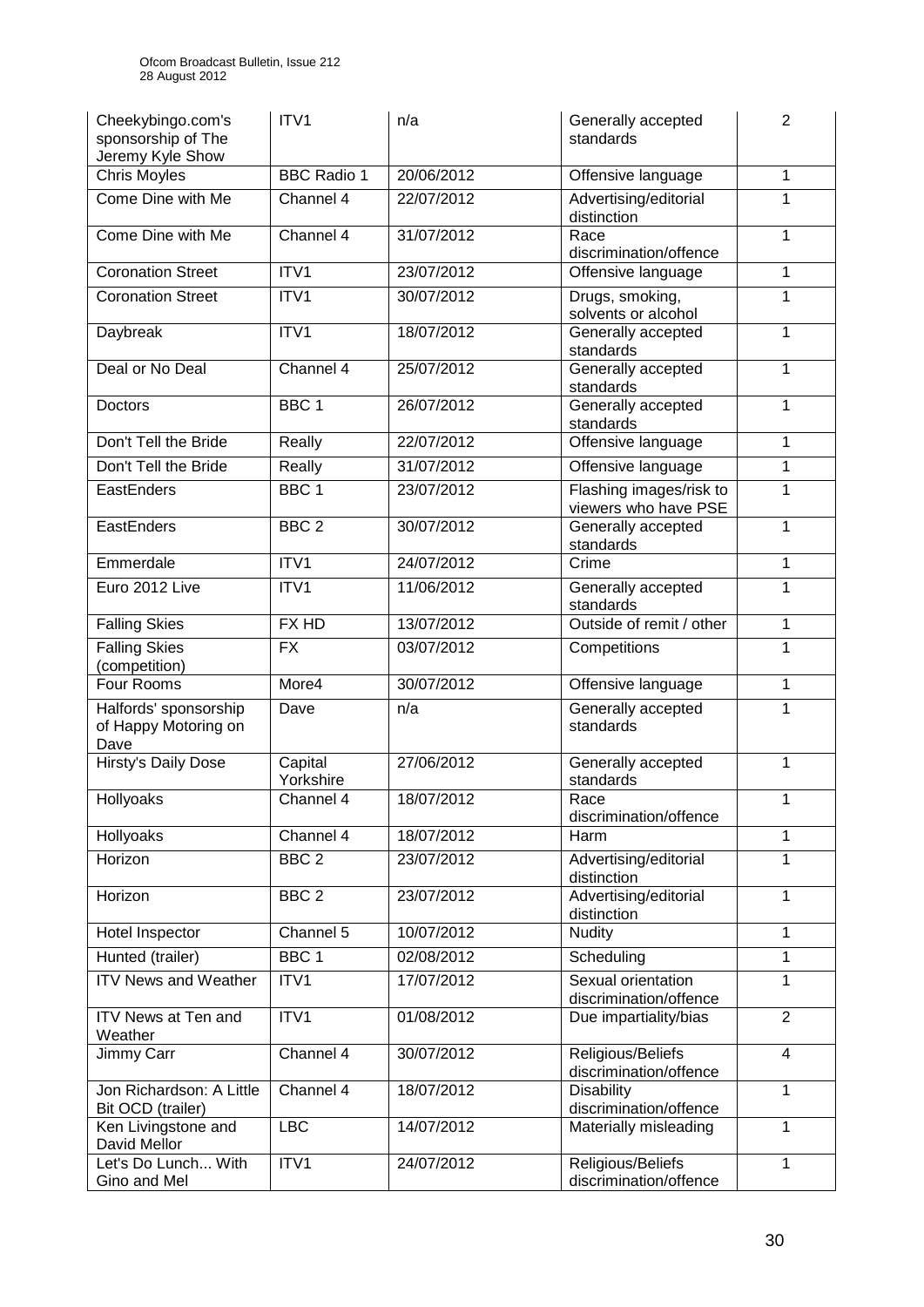| Lorraine                                        | ITV1                                 | 25/07/2012 | Due impartiality/bias                                    | 1              |
|-------------------------------------------------|--------------------------------------|------------|----------------------------------------------------------|----------------|
| Lorraine                                        | ITV1                                 | 27/07/2012 | Gender<br>discrimination/offence                         | 1              |
| Mad Week (trailer)                              | Channel 4                            | 23/07/2012 | <b>Disability</b><br>1<br>discrimination/offence         |                |
| Mike Zeller                                     | <b>BBC Radio</b><br>Cumbria          | 25/07/2012 | Generally accepted<br>standards                          | 1              |
| <b>Morning Show</b>                             | Absolute<br>Radio                    | 22/07/2012 | Generally accepted<br>standards                          | $\mathbf{1}$   |
| <b>Most Haunted</b>                             | Pick TV                              | 19/07/2012 | Scheduling                                               | $\mathbf{1}$   |
| <b>Murder She Wrote</b><br>Trailer              | ITV3                                 | 19/07/2012 | Generally accepted<br>standards                          | 1              |
| My Daughter the<br><b>Teenage Nudist</b>        | More4                                | 01/07/2012 | Gender<br>discrimination/offence                         | $\mathbf{1}$   |
| My Daughter the<br><b>Teenage Nudist</b>        | More4                                | 24/07/2012 | Gender<br>discrimination/offence                         | 1              |
| My Daughter the<br><b>Teenage Nudist</b>        | More4                                | 24/07/2012 | Generally accepted<br>standards                          | $\mathbf{1}$   |
| My Strange Addiction<br>(trailer)               | Discovery<br><b>Real Time</b>        | n/a        | Animal welfare                                           | 1              |
| My Strange Addiction<br>(trailer)               | <b>Discovery</b><br><b>Real Time</b> | 15/06/2012 | Scheduling                                               | $\mathbf{1}$   |
| My Teenage Diary                                | <b>BBC Radio 4</b>                   | 27/06/2012 | Offensive language                                       | $\mathbf{1}$   |
| <b>NCIS: Los Angeles</b>                        | TV <sub>3</sub>                      | n/a        | Scheduling                                               | $\mathbf{1}$   |
| <b>News</b>                                     | <b>West Sound</b><br>Radio           | 23/07/2012 | Commercial<br>$\mathbf{1}$<br>communications on<br>radio |                |
| Newsbeat                                        | <b>BBC Radio 1</b>                   | 26/07/2012 | Generally accepted<br>standards                          | $\mathbf{1}$   |
| <b>Olympic Opening</b><br>Ceremony              | BBC <sub>1</sub>                     | 27/07/2012 | Generally accepted<br>standards                          | $\mathbf{1}$   |
| Olympics 2012                                   | <b>BBC</b>                           | 05/08/2012 | Outside of remit / other<br>$\mathbf{1}$                 |                |
| Olympics 2012                                   | <b>BBC</b>                           | n/a        | Outside of remit / other<br>1                            |                |
| Olympics 2012                                   | BBC <sub>1</sub>                     | 27/07/2012 | $\overline{2}$<br>Generally accepted<br>standards        |                |
| Olympics 2012                                   | BBC <sub>1</sub>                     | 27/07/2012 | Outside of remit / other                                 | 3              |
| Olympics 2012                                   | BBC 1                                | 28/07/2012 | Generally accepted<br>standards                          | $\mathbf{1}$   |
| Olympics 2012                                   | BBC <sub>1</sub>                     | 29/07/2012 | Race<br>discrimination/offence                           | 1              |
| Olympics 2012                                   | BBC <sub>1</sub>                     | 29/07/2012 | Generally accepted<br>standards                          | $\overline{2}$ |
| Olympics 2012                                   | BBC <sub>1</sub>                     | 30/07/2012 | Materially misleading                                    | $\mathbf{1}$   |
| Olympics 2012                                   | BBC <sub>1</sub>                     | 04/08/2012 | Race<br>discrimination/offence                           | $\mathbf{1}$   |
| Olympics 2012                                   | BBC <sub>1</sub>                     | 05/08/2012 | <b>Disability</b><br>discrimination/offence              | $\overline{2}$ |
| Olympics 2012                                   | BBC 1                                | 05/08/2012 | Generally accepted<br>standards                          | $\overline{2}$ |
| Olympics 2012                                   | BBC <sub>1</sub>                     | 06/08/2012 | Outside of remit / other                                 | $\mathbf{1}$   |
| Olympics 2012                                   | <b>BBC Olympic</b><br>Channel (Sky)  | 28/07/2012 | Outside of remit / other<br>1                            |                |
| <b>Olympics' Most</b>                           | BBC <sub>3</sub>                     | 18/07/2012 | Race                                                     | $\mathbf{1}$   |
| <b>Amazing Moments</b>                          |                                      |            | discrimination/offence                                   | $\overline{2}$ |
| <b>Olympics' Most</b><br><b>Amazing Moments</b> | BBC <sub>3</sub>                     | 20/07/2012 | Race<br>discrimination/offence                           |                |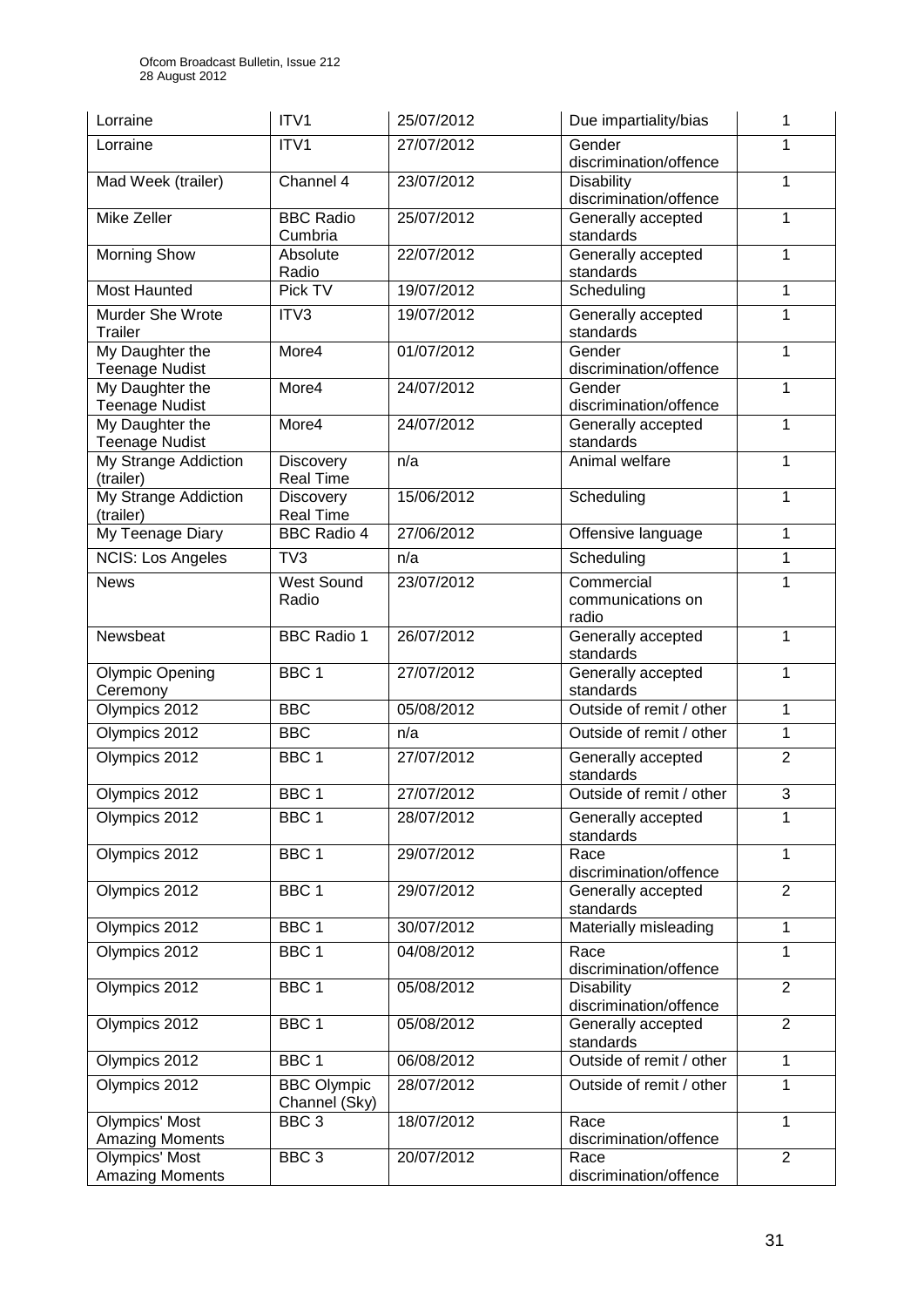| <b>Olympics' Most</b><br><b>Amazing Moments</b>            | BBC <sub>3</sub>             | 25/07/2012 | Race<br>discrimination/offence               | 1            |
|------------------------------------------------------------|------------------------------|------------|----------------------------------------------|--------------|
| Panorama                                                   | BBC <sub>1</sub>             | 19/07/2012 | Outside of remit / other                     | 1            |
| Panorama                                                   | BBC <sub>1</sub>             | n/a        | Outside of remit / other                     | $\mathbf{1}$ |
| Passport Patrol                                            | <b>Sky Livingit</b>          | 13/06/2012 | Animal welfare                               | 1            |
| Phones 4U's<br>sponsorship of Films on<br>4                | Channel 4                    | 29/07/2012 | Generally accepted<br>standards              | 1            |
| Phones 4U's<br>sponsorship of Films on<br>4                | n/a                          |            | Generally accepted<br>standards              | 1            |
| Playboy TV Chat                                            | Playboy TV<br>Chat           | 28/07/2012 | Participation TV -<br>Misleadingness         | 1            |
| Private Benjamin                                           | Channel 5                    | 04/02/2012 | Nudity                                       | $\mathbf{1}$ |
| Programme Credits                                          | <b>BBC</b>                   | n/a        | Outside of remit / other                     | 1            |
| Programming                                                | <b>BBC</b> channels          | n/a        | Outside of remit / other                     | $\mathbf{1}$ |
| Programming                                                | Various                      | n/a        | Gender<br>discrimination/offence             | $\mathbf{1}$ |
| Programming                                                | Various                      | n/a        | Sexual orientation<br>discrimination/offence | 1            |
| <b>QATAR Airways'</b><br>sponsorship of Sky<br>Weather     | <b>Sky News</b>              | n/a        | Materially misleading                        | 1            |
| <b>Real Crime</b>                                          | ITV1                         | 30/07/2012 | Fairness                                     | 1            |
| Saturday Drama:<br>Betrayal                                | <b>BBC Radio 4</b>           | 14/07/2012 | Offensive language                           | 1            |
| <b>Scrubs</b>                                              | E <sub>4</sub>               | 14/07/2012 | Generally accepted<br>standards              | 1            |
| Silk                                                       | BBC <sub>1</sub>             | n/a        | Religious/Beliefs<br>discrimination/offence  | 1            |
| Sketchorama                                                | Radio 4 Extra                | 17/07/2012 | Generally accepted<br>standards              | 1            |
| <b>Sky News</b>                                            | <b>Sky News</b>              | 03/08/2012 | Generally accepted<br>standards              | 1            |
| <b>Sky News</b>                                            | <b>Sky News</b>              | 04/08/2012 | Due impartiality/bias                        | 1            |
| <b>Sky News at Nine</b>                                    | <b>Sky News</b>              | 23/07/2012 | Advertising/editorial<br>distinction         | $\mathbf{1}$ |
| Sky News with Kay<br><b>Burley</b>                         | <b>Sky News</b>              | 24/07/2012 | Generally accepted<br>standards              | 1            |
| Sleeping with the<br>Enemy                                 | E <sub>4</sub>               | 22/07/2012 | Offensive language                           | $\mathbf{1}$ |
| Sportsround                                                | <b>BBC Radio</b><br>Scotland | 29/07/2012 | Generally accepted<br>standards              | 1            |
| Sportsweek                                                 | <b>BBC Radio 5</b><br>Live   | 22/07/2012 | Due impartiality/bias                        | $\mathbf{1}$ |
| Stars HQ                                                   | <b>UMP Stars</b>             | 27/06/2012 | Advertising/editorial<br>distinction         | $\mathbf{1}$ |
| Steve Allen                                                | <b>LBC 97.3FM</b>            | 20/07/2012 | Commercial<br>communications on<br>radio     | 1            |
| <b>Steve Allen Early</b><br><b>Breakfast</b>               | <b>LBC</b>                   | 13/07/2012 | Crime                                        | $\mathbf{1}$ |
| <b>Stirling Furniture's</b><br>sponsorship of<br>Superstar | <b>STV</b>                   | 14/07/2012 | Generally accepted<br>standards              | 1            |
| Superstar                                                  | ITV1                         | 15/07/2012 | Religious/Beliefs                            | $\mathbf{1}$ |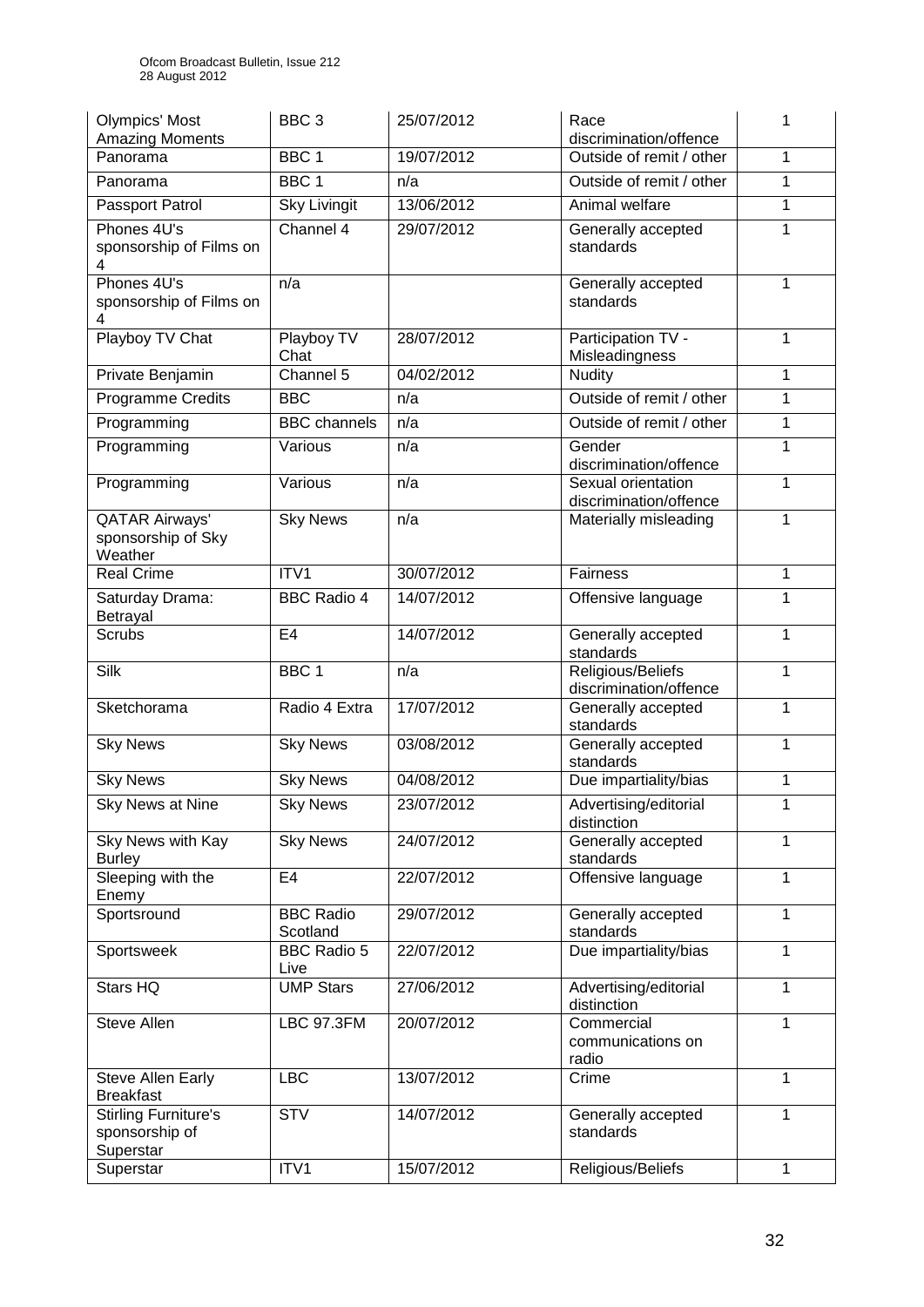|                                                     |                      |            | discrimination/offence                       |                |
|-----------------------------------------------------|----------------------|------------|----------------------------------------------|----------------|
| Superstar                                           | ITV1                 | 20/07/2012 | Religious/Beliefs<br>discrimination/offence  | 1              |
| Superstar                                           | ITV1                 | 23/07/2012 | Gender<br>discrimination/offence             | 1              |
| Superstar                                           | ITV1                 | 23/07/2012 | Generally accepted<br>standards              | 1              |
| Ted's sponsorship of<br><b>Family Guy</b>           | <b>FX</b>            | 18/07/2012 | Drugs, smoking,<br>solvents or alcohol       | 1              |
| Teleshopping                                        | More4                | n/a        | Teleshopping                                 | 1              |
| The Archers                                         | Radio 4              | n/a        | Outside of remit / other                     | $\mathbf{1}$   |
| The Bad Boy Olympian                                | BBC <sub>3</sub>     | 24/07/2012 | <b>Disability</b><br>discrimination/offence  | 1              |
| The Bassman                                         | Capital<br>London    | 25/07/2012 | Offensive language                           | 1              |
| The Chris Evans<br><b>Breakfast Show</b>            | <b>BBC Radio 2</b>   | 25/07/2012 | Commercial<br>communications on<br>radio     | 1              |
| The Hotel Inspector                                 | Channel 5            | 26/07/2012 | Generally accepted<br>standards              | $\overline{2}$ |
| The Inbetweeners Top<br><b>Ten Moments</b>          | E <sub>4</sub>       | 30/07/2012 | Animal welfare                               | 1              |
| The Jeremy Kyle Show                                | ITV1                 | 24/07/2012 | Generally accepted<br>standards              | 1              |
| The Mark Lima Show                                  | Citybeat 102.5<br>FM | 03/07/2012 | Offensive language                           | 1              |
| The One Show                                        | BBC <sub>1</sub>     | 19/07/2012 | Race<br>discrimination/offence               | 17             |
| The Only Way is Essex                               | ITV2                 | 01/08/2012 | Sexual orientation<br>discrimination/offence | 1              |
| The Reader                                          | Film4                | 25/07/2012 | Gender<br>discrimination/offence             | 1              |
| The Unbelievable Truth                              | <b>BBC Radio 4</b>   | 04/04/2011 | Generally accepted<br>standards              | 1              |
| The Wright Stuff                                    | Channel 5            | 25/07/2012 | Generally accepted<br>standards              | $\overline{2}$ |
| This Morning                                        | ITV1                 | 20/07/2012 | Religious/Beliefs<br>discrimination/offence  | $\overline{2}$ |
| This Morning                                        | ITV1                 | 26/07/2012 | Generally accepted<br>standards              | 1              |
| This Morning<br>competition                         | ITV1                 | n/a        | Competitions                                 | 1              |
| Tonight                                             | ITV1                 | 02/08/2012 | Materially misleading                        | $\overline{2}$ |
| Top Gear                                            | BBC <sub>2</sub>     | 27/02/2011 | Religious/Beliefs<br>discrimination/offence  | 1              |
| <b>Ummah Global Relief</b><br><b>Charity Appeal</b> | Ummah<br>Chanel      | 25/05/2012 | Charity appeals                              | 1              |
| <b>Undercover Boss</b>                              | 4Seven               | 24/07/2012 | Age<br>discrimination/offence                | 1              |
| <b>UTV Live</b>                                     | <b>UTV</b>           | 13/07/2012 | Due impartiality/bias                        | $\mathbf{1}$   |
| Vernon Kay                                          | <b>BBC Radio 1</b>   | 21/07/2012 | Generally accepted<br>standards              | 1              |
| Wallander                                           | BBC <sub>1</sub>     | 22/07/2012 | Violence and<br>dangerous behaviour          | 4              |
| Who's On Heart                                      | <b>Heart FM</b>      | n/a        | Competitions                                 | 3              |
| Competition<br>World's Maddest Job                  | Channel 4            | 25/07/2012 | Outside of remit / other                     | 1              |
|                                                     |                      |            |                                              |                |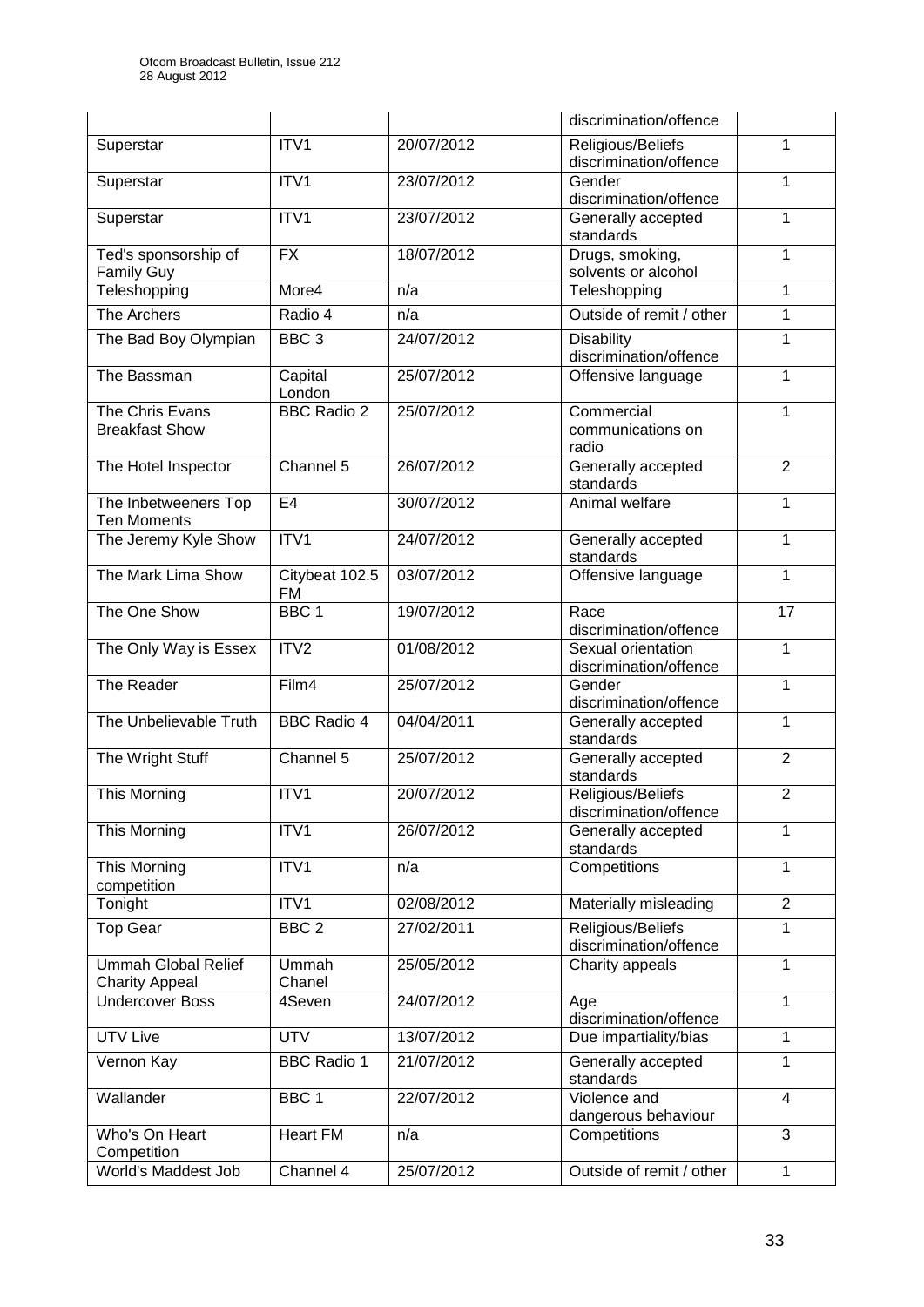### Ofcom Broadcast Bulletin, Issue 212 28 August 2012

| Interview                           |       |            |                    |  |
|-------------------------------------|-------|------------|--------------------|--|
| <b>World's Strictest</b><br>Parents | Watch | 10/07/2012 | Offensive language |  |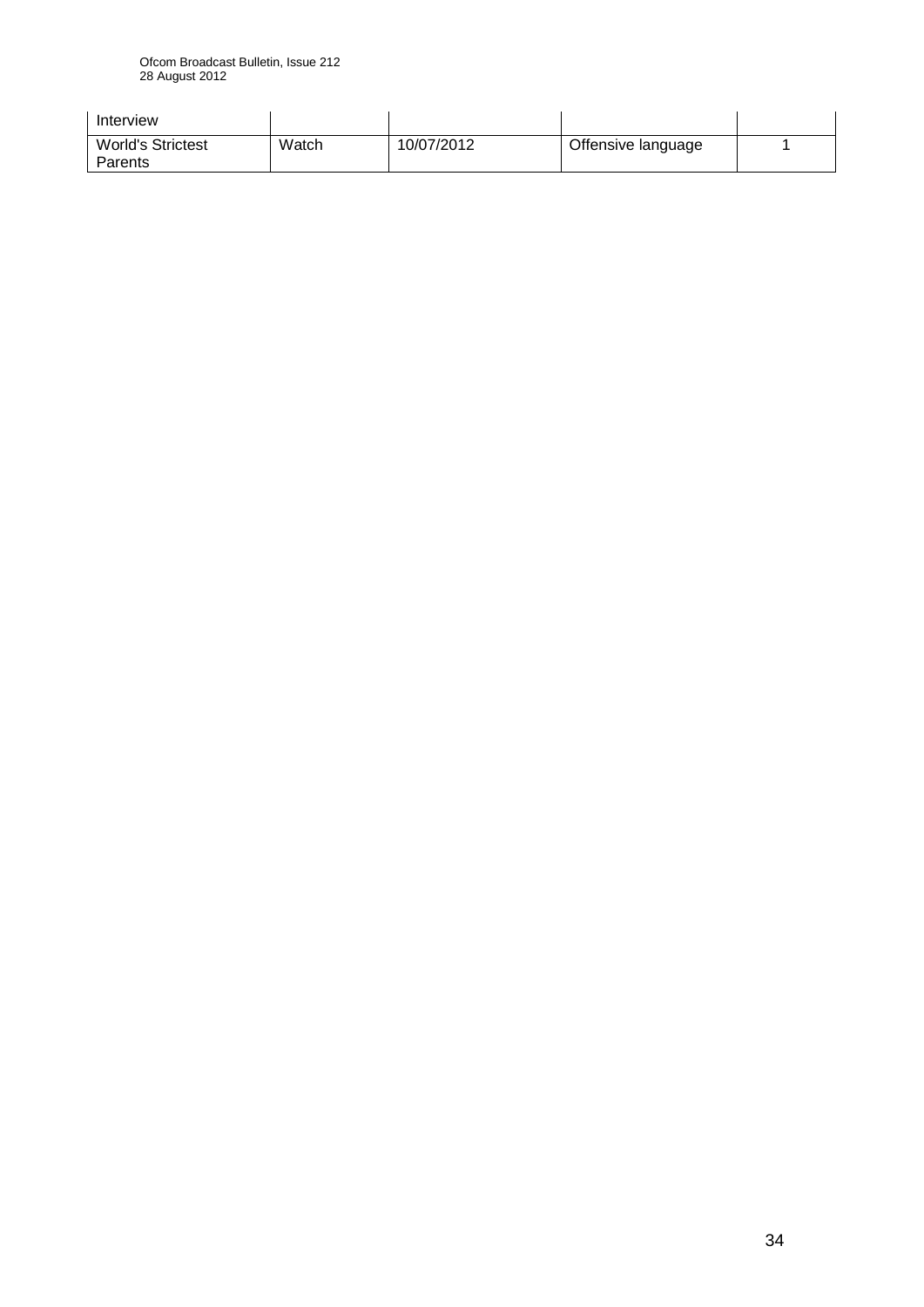# **Investigations List**

If Ofcom considers that a broadcast may have breached its codes, it will start an investigation.

Here is an alphabetical list of new investigations launched between 9 and 22 August 2012.

| Programme                              | <b>Broadcaster</b>        | <b>Transmission</b><br><b>Date</b> |
|----------------------------------------|---------------------------|------------------------------------|
| Advertising minutage                   | Vox Africa                | Various                            |
| <b>Big Brother</b>                     | Channel 5                 | 2 August 2012                      |
| <b>Cutting Edge: Lifers</b>            | Channel 4 and Channel 4+1 | 25 June 2012                       |
| Elite TV                               | Elite TV                  | 15 July 2012                       |
| <b>Graham Fisher</b>                   | The 'Bridge (Stourbridge) | 31 July 2012                       |
| <b>Heart FM Breakfast</b>              | <b>Heart FM</b>           | 8 August 2012                      |
| <b>HMS Ark Royal</b>                   | Discovery                 | 1 August 2012                      |
| <b>News</b>                            | <b>Islam Channel</b>      | 8 June 2012                        |
| Politics and Media                     | The Islam Channel         | 11 June 2012                       |
| Programming                            | Asian Sound Radio         | 9 April 2012                       |
| Saturday Night Dance                   | 102.5 The Bridge          | 4 August 2012                      |
| Sunday Brunch                          | Channel 4                 | 12 August 2012                     |
| Terra Nova                             | Sky1                      | 8 July 2012                        |
| The Buzz                               | <b>Phonic FM</b>          | 10 August 2012                     |
| <b>The News</b>                        | Russia Today              | 12 July 2012                       |
| The Only Way is Essex                  | ITV <sub>2</sub>          | 12 August 2012                     |
| The Wright Stuff                       | Channel 5                 | 17 August 2012                     |
| Thousand Pound<br>Thursday competition | Northsound 2              | Various                            |

**It is important to note that an investigation by Ofcom does not necessarily mean the broadcaster has done anything wrong. Not all investigations result in breaches of the Codes being recorded.**

For more information about how Ofcom assesses complaints and conducts investigations go to: [http://stakeholders.ofcom.org.uk/broadcasting/guidance/complaints](http://stakeholders.ofcom.org.uk/broadcasting/guidance/complaints-sanctions/standards/)[sanctions/standards/.](http://stakeholders.ofcom.org.uk/broadcasting/guidance/complaints-sanctions/standards/)